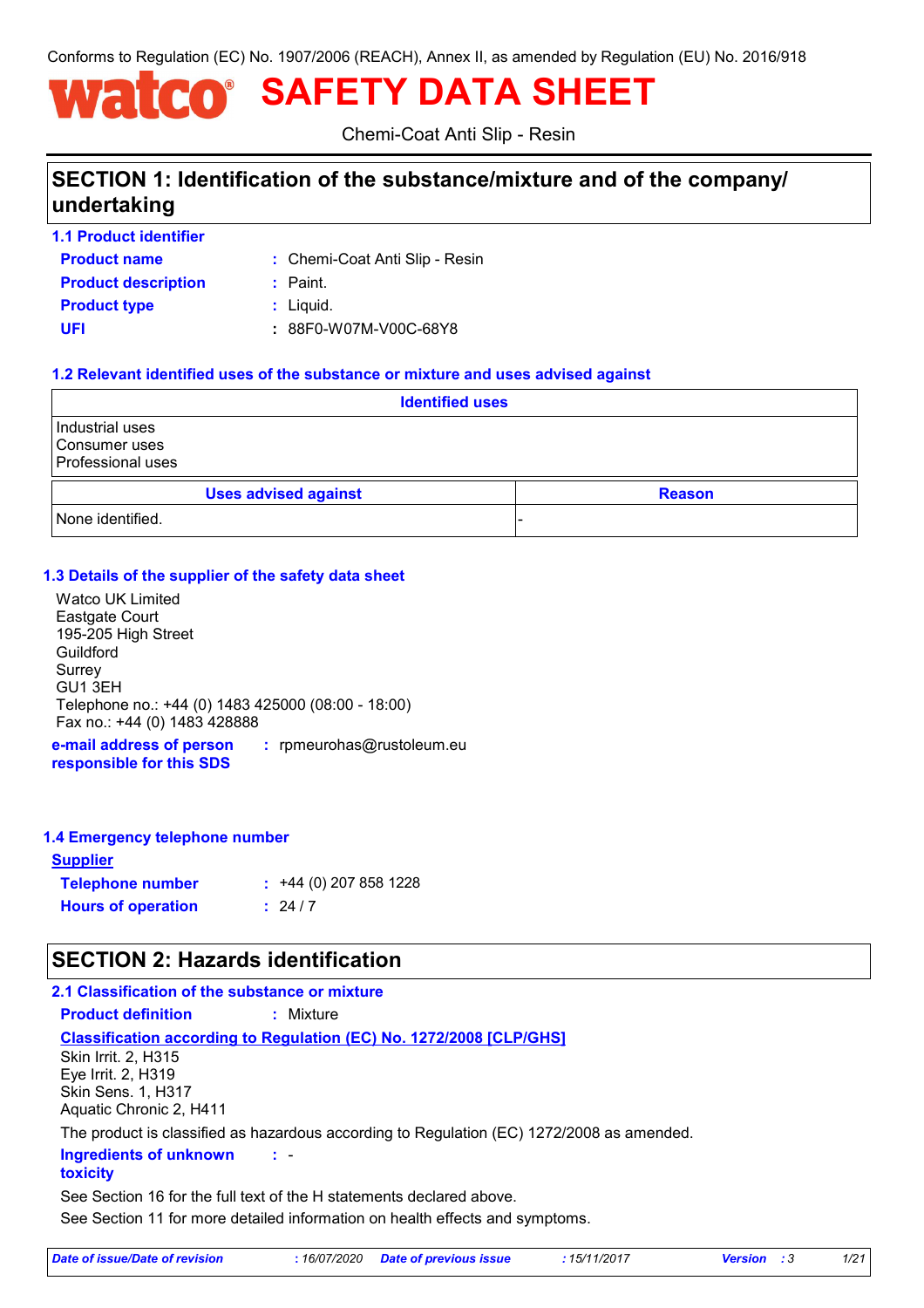### **SECTION 2: Hazards identification**

### **2.2 Label elements**

| <b>Hazard pictograms</b>                                                                                                                                        |                                                                                                                                                                                                                                                                                                                                                    |  |
|-----------------------------------------------------------------------------------------------------------------------------------------------------------------|----------------------------------------------------------------------------------------------------------------------------------------------------------------------------------------------------------------------------------------------------------------------------------------------------------------------------------------------------|--|
| <b>Signal word</b>                                                                                                                                              | : Warning                                                                                                                                                                                                                                                                                                                                          |  |
| <b>Hazard statements</b>                                                                                                                                        | : Causes skin irritation.<br>May cause an allergic skin reaction.<br>Causes serious eye irritation.<br>Toxic to aquatic life with long lasting effects.                                                                                                                                                                                            |  |
| <b>Precautionary statements</b>                                                                                                                                 |                                                                                                                                                                                                                                                                                                                                                    |  |
| <b>General</b>                                                                                                                                                  | : P102 - Keep out of reach of children.<br>P103 - Read label before use.<br>P101 - If medical advice is needed, have product container or label at hand.                                                                                                                                                                                           |  |
| <b>Prevention</b>                                                                                                                                               | : P280 - Wear protective gloves and eye protection:<br>- nitrile rubber gloves and Safety glasses with side shields.<br>P273 - Avoid release to the environment.                                                                                                                                                                                   |  |
| <b>Response</b>                                                                                                                                                 | : P302 - IF ON SKIN:<br>P352 - Wash with plenty of soap and water.<br>P333 - If skin irritation or rash occurs:<br>P313 - Get medical attention.<br><b>P305 - IF IN EYES:</b><br>P351 - Rinse cautiously with water for several minutes.<br>P338 - Remove contact lenses, if present and easy to do. Continue rinsing.<br>P391 - Collect spillage. |  |
| <b>Storage</b>                                                                                                                                                  | : Not applicable.                                                                                                                                                                                                                                                                                                                                  |  |
| <b>Disposal</b>                                                                                                                                                 | : P501 - Dispose of contents and container in accordance with all local, regional,<br>national and international regulations.                                                                                                                                                                                                                      |  |
| <b>Hazardous ingredients</b>                                                                                                                                    | : Bis[4-(2,3-epoxy propoxy) phenyl] propane; Formaldehyde, oligomeric reaction<br>products with 1-chloro-2,3-epoxypropane and phenol; 1,4-bis(2,3-epoxypropoxy)<br>butane; oxirane, mono[(C10-16-alkyloxy)methyl] derivs; bis-[4-(2,3-epoxipropoxi)<br>phenyl]propane                                                                              |  |
| <b>Supplemental label</b><br>elements                                                                                                                           | : Contains epoxy constituents. May produce an allergic reaction.                                                                                                                                                                                                                                                                                   |  |
|                                                                                                                                                                 | Warning! Hazardous respirable droplets may be formed when sprayed. Do not<br>breathe spray or mist.                                                                                                                                                                                                                                                |  |
| <b>Annex XVII - Restrictions</b><br>on the manufacture,<br>placing on the market and<br>use of certain dangerous<br>substances, mixtures and<br><b>articles</b> | : Not applicable.                                                                                                                                                                                                                                                                                                                                  |  |
| <b>Special packaging requirements</b>                                                                                                                           |                                                                                                                                                                                                                                                                                                                                                    |  |
| <b>Containers to be fitted</b><br>with child-resistant<br>fastenings                                                                                            | : Not applicable.                                                                                                                                                                                                                                                                                                                                  |  |
| <b>Tactile warning of danger</b>                                                                                                                                | : Not applicable.                                                                                                                                                                                                                                                                                                                                  |  |
| <b>2.3 Other hazards</b>                                                                                                                                        |                                                                                                                                                                                                                                                                                                                                                    |  |
| <b>Product meets the criteria</b><br>for PBT or vPvB according<br>to Regulation (EC) No.<br>1907/2006, Annex XIII                                               | : This mixture does not contain any substances that are assessed to be a PBT or a<br>vPvB.                                                                                                                                                                                                                                                         |  |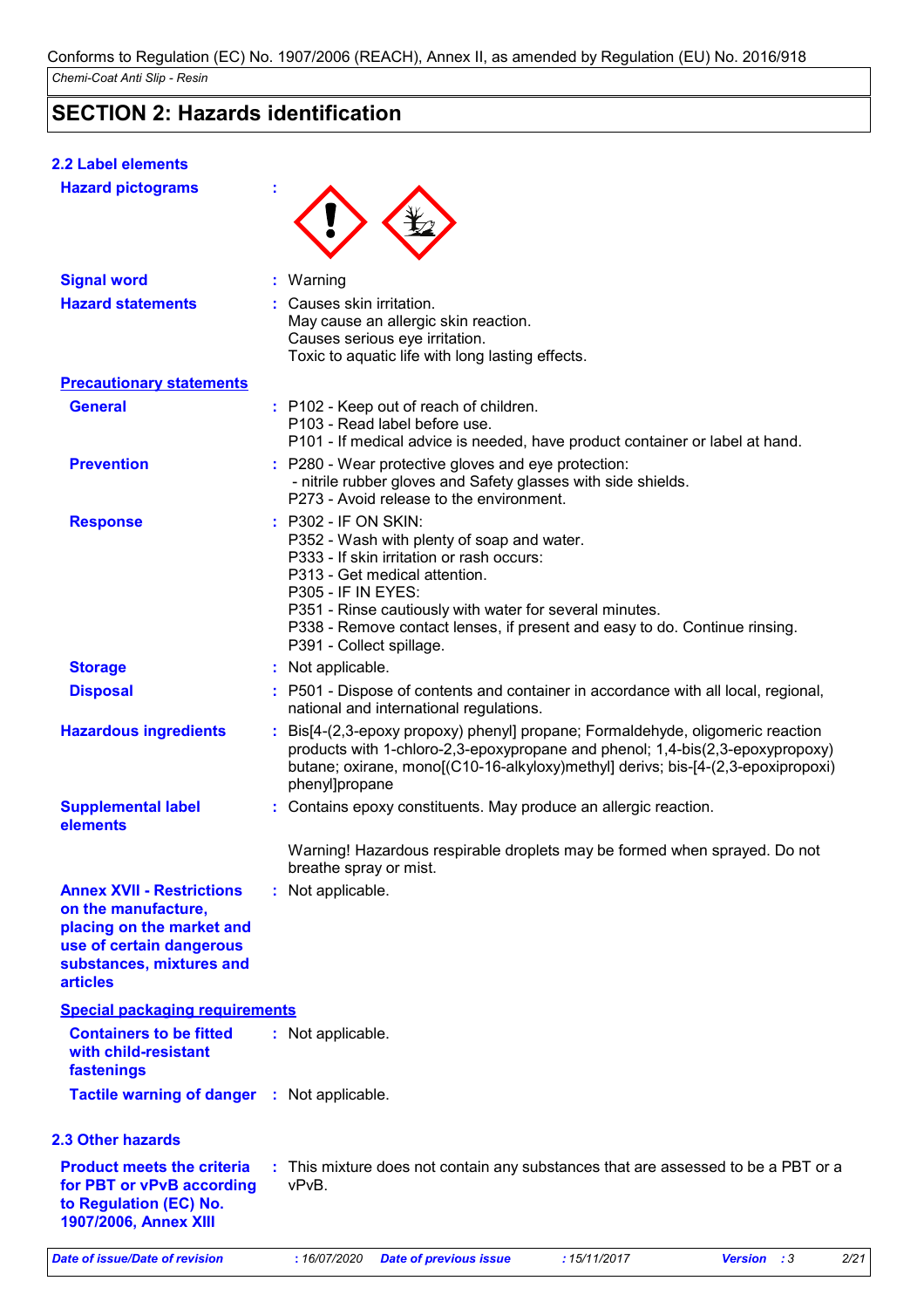### **SECTION 2: Hazards identification**

**Other hazards which do :** : None known.

### **not result in classification**

The mixture may be a skin sensitiser. It may also be a skin irritant and repeated contact may increase this effect.The mixture may be a skin sensitiser. It may also be a severe skin irritant.

### **SECTION 3: Composition/information on ingredients**

| <b>3.2 Mixtures</b>                             | : Mixture                             |               |                                                |             |
|-------------------------------------------------|---------------------------------------|---------------|------------------------------------------------|-------------|
|                                                 |                                       |               | <b>Classification</b>                          |             |
| <b>Product/ingredient</b><br>name               | <b>Identifiers</b>                    | $\frac{9}{6}$ | <b>Regulation (EC) No. 1272/2008 [CLP]</b>     | <b>Type</b> |
| $Bis[4-(2,3-epoxy)]$                            | EC: 216-823-5                         | $≥10 - ≤25$   | Skin Irrit. 2, H315                            | $[1]$       |
| propoxy) phenyl]                                | CAS: 1675-54-3                        |               | Eye Irrit. 2, H319                             |             |
| propane                                         | Index: 603-073-00-2                   |               | Skin Sens. 1, H317                             |             |
| Formaldehyde,                                   | EC: 500-006-8                         | $≤10$         | Aquatic Chronic 2, H411<br>Skin Irrit. 2, H315 | $[1]$       |
| oligomeric reaction                             | CAS: 9003-36-5                        |               | Skin Sens. 1, H317                             |             |
| products with 1-chloro-<br>2,3-epoxypropane and |                                       |               | Aquatic Chronic 2, H411                        |             |
| phenol<br>titanium dioxide                      | REACH #:                              | $\leq 5$      | Carc. 2, H351                                  | [1] [2]     |
|                                                 | 01-2119489379-17<br>EC: 236-675-5     |               |                                                |             |
|                                                 | CAS: 13463-67-7<br>REACH #:           |               |                                                | $[1]$       |
| $1,4-b$ is<br>(2,3-epoxypropoxy)                | 01-2119494060-45                      | $\leq 5$      | Acute Tox. 4, H302<br>Acute Tox. 4, H312       |             |
| butane                                          | EC: 219-371-7                         |               | Acute Tox. 4, H332                             |             |
|                                                 | CAS: 2425-79-8                        |               | Skin Irrit. 2, H315                            |             |
|                                                 | Index: 603-072-00-7                   |               | Eye Irrit. 2, H319                             |             |
|                                                 |                                       |               | Skin Sens. 1, H317                             |             |
|                                                 |                                       |               | Aquatic Chronic 3, H412                        |             |
| oxirane, mono[                                  | EC: 268-358-2                         | $\leq 5$      | Skin Irrit. 2, H315                            | $[1]$       |
| (C10-16-alkyloxy)                               | CAS: 68081-84-5                       |               | Eye Irrit. 2, H319                             |             |
| methyl] derivs                                  |                                       |               | Skin Sens. 1, H317<br>Aquatic Chronic 2, H411  |             |
| hydrocarbons,                                   | REACH #:                              | $\leq$ 3      | Flam. Liq. 3, H226                             | $[1]$       |
| aromatic, C9                                    | 01-2119455851-35                      |               | <b>STOT SE 3, H335</b>                         |             |
|                                                 | EC: 918-668-5                         |               | STOT SE 3, H336                                |             |
|                                                 |                                       |               | Asp. Tox. 1, H304                              |             |
|                                                 |                                       |               | Aquatic Chronic 2, H411                        |             |
|                                                 |                                       |               | <b>EUH066</b>                                  |             |
| $bis$ - $[4-$                                   | EC: 216-823-5                         | $\leq$ 3      | Skin Irrit. 2, H315                            | $[1]$       |
| (2,3-epoxipropoxi)<br>phenyl]propane            | CAS: 1675-54-3<br>Index: 603-073-00-2 |               | Eye Irrit. 2, H319<br>Skin Sens. 1A, H317      |             |
|                                                 |                                       |               | Aquatic Chronic 2, H411                        |             |
| Formaldehyde,                                   | REACH #:                              | $\leq$ 3      | Skin Irrit. 2, H315                            | $[1]$       |
| oligomeric reaction                             | 01-2119454392-40                      |               | Eye Irrit. 2, H319                             |             |
| products with 1-chloro-                         | EC: 500-006-8                         |               | Skin Sens. 1, H317                             |             |
| 2,3-epoxypropane and<br>phenol                  | CAS: 9003-36-5                        |               | Aquatic Chronic 2, H411                        |             |
| phenol,                                         | REACH #:                              | $\leq 1$      | Skin Irrit. 2, H315                            | $[1]$       |
| methylstyrenated                                | 01-2119555274-38                      |               | Skin Sens. 1, H317                             |             |
|                                                 | EC: 270-966-8                         |               | Aquatic Chronic 3, H412                        |             |
| Oxirane, mono[                                  | CAS: 68512-30-1<br>REACH #:           | ≤0,3          | Skin Irrit. 2, H315                            | $[1]$       |
| (C12-14-alkyloxy)                               | 01-2119485289-22                      |               | Eye Irrit. 2, H319                             |             |
| methyl] derivs.                                 | EC: 271-846-8                         |               | Skin Sens. 1, H317                             |             |
|                                                 | CAS: 68609-97-2                       |               | Aquatic Chronic 2, H411                        |             |
|                                                 | Index: 603-103-00-4                   |               |                                                |             |
| pine oil                                        | EC: 616-792-1                         | ≤0,3          | Flam. Liq. 3, H226                             | $[1]$       |
|                                                 | CAS: 8002-09-3                        |               | Skin Irrit. 2, H315                            |             |

*Date of issue/Date of revision* **:** *16/07/2020 Date of previous issue : 15/11/2017 Version : 3 3/21*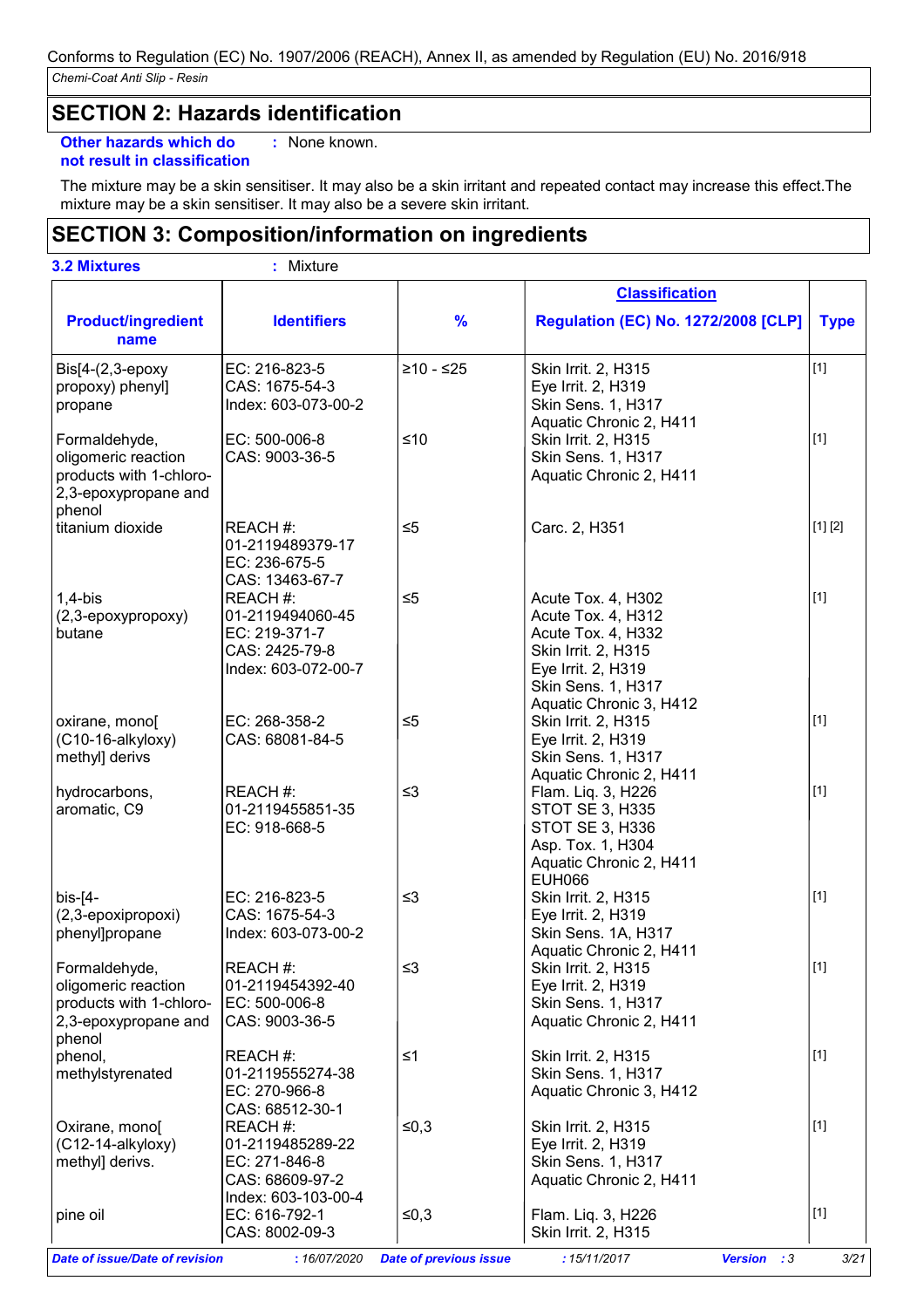### **SECTION 3: Composition/information on ingredients**

| Skin Sens. 1, H317<br>Asp. Tox. 1, H304<br>Aquatic Chronic 2, H411      |
|-------------------------------------------------------------------------|
| See Section 16 for the full text of the<br>H statements declared above. |

### **Notes**

### **The classification as a carcinogen by inhalation applies only to mixtures in powder form containing 1 % or more of titanium dioxide which is in the form of or incorporated in particles with aerodynamic diameter ≤ 10 μm.**

There are no additional ingredients present which, within the current knowledge of the supplier and in the concentrations applicable, are classified as hazardous to health or the environment, are PBTs, vPvBs or Substances of equivalent concern, or have been assigned a workplace exposure limit and hence require reporting in this section.

**Type** 

[1] Substance classified with a health or environmental hazard

[2] Substance with a workplace exposure limit

[3] Substance meets the criteria for PBT according to Regulation (EC) No. 1907/2006, Annex XIII

[4] Substance meets the criteria for vPvB according to Regulation (EC) No. 1907/2006, Annex XIII

[5] Substance of equivalent concern

[6] Additional disclosure due to company policy

Occupational exposure limits, if available, are listed in Section 8.

### **SECTION 4: First aid measures**

### **4.1 Description of first aid measures**

| <b>General</b>                    | : In all cases of doubt, or when symptoms persist, seek medical attention. Never give<br>anything by mouth to an unconscious person. If unconscious, place in recovery<br>position and seek medical advice.                                                              |
|-----------------------------------|--------------------------------------------------------------------------------------------------------------------------------------------------------------------------------------------------------------------------------------------------------------------------|
| <b>Eye contact</b>                | : Remove contact lenses, irrigate copiously with clean, fresh water, holding the<br>eyelids apart for at least 10 minutes and seek immediate medical advice.                                                                                                             |
| <b>Inhalation</b>                 | : Remove to fresh air. Keep person warm and at rest. If not breathing, if breathing is<br>irregular or if respiratory arrest occurs, provide artificial respiration or oxygen by<br>trained personnel.                                                                   |
| <b>Skin contact</b>               | : Remove contaminated clothing and shoes. Wash skin thoroughly with soap and<br>water or use recognised skin cleanser. Do NOT use solvents or thinners.                                                                                                                  |
| <b>Ingestion</b>                  | : If swallowed, seek medical advice immediately and show the container or label.<br>Keep person warm and at rest. Do NOT induce vomiting.                                                                                                                                |
| <b>Protection of first-aiders</b> | : No action shall be taken involving any personal risk or without suitable training. It<br>may be dangerous to the person providing aid to give mouth-to-mouth resuscitation.<br>Wash contaminated clothing thoroughly with water before removing it, or wear<br>gloves. |

### **4.2 Most important symptoms and effects, both acute and delayed**

The mixture has been assessed following the conventional method of the CLP Regulation (EC) No 1272/2008 and is classified for toxicological properties accordingly. See Sections 2 and 3 for details.

Repeated or prolonged contact with the mixture may cause removal of natural fat from the skin, resulting in nonallergic contact dermatitis and absorption through the skin.

If splashed in the eyes, the liquid may cause irritation and reversible damage.

Ingestion may cause nausea, diarrhea and vomiting.

This takes into account, where known, delayed and immediate effects and also chronic effects of components from short-term and long-term exposure by oral, inhalation and dermal routes of exposure and eye contact.

Based on the properties of the epoxy constituent(s) and considering toxicological data on similar mixtures, this mixture may be a skin sensitiser and an irritant. It contains low molecular weight epoxy constituents which are irritating to eyes, mucous membrane and skin. Repeated skin contact may lead to irritation and to sensitisation, possibly with cross-sensitisation to other epoxies. Skin contact with the mixture and exposure to spray mist and vapour should be avoided.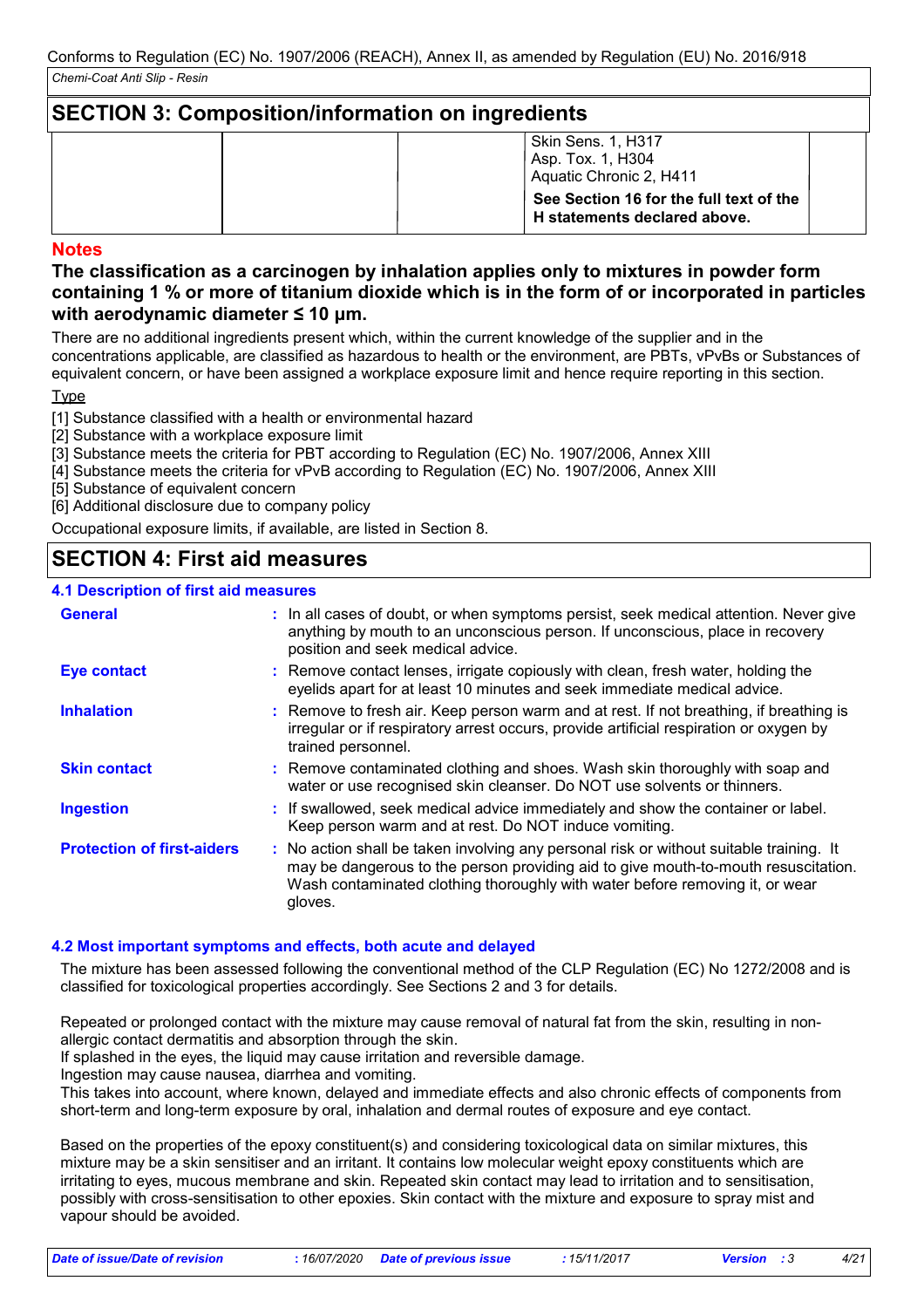### **SECTION 4: First aid measures**

Based on the properties of epoxy constituent(s) and considering toxicological data on similar mixtures, this mixture may be a skin sensitiser and a severe irritant. It contains epoxy based reactive diluents which are moderate to severely irritating to eyes, mucous membrane and skin and are strong sensitisers. Repeated skin contact may lead to irritation and to hyper-sensitivity, possibly with cross-sensitisation to other epoxies. Single oral exposure to doses of the epoxy based reactive diluents at or close to the lethal dose has been shown to cause transient neurotoxic effects in animals in some cases. However, uptake through skin and by inhalation has not caused such effects in animals. Prolonged exposure to high concentration may cause adverse effects in target organs such as liver and kidney.

Contains bisphenol-A-epoxy resin, avg.mol.wght. ≤ 700, Formaldehyde, oligomeric reaction products with 1-chloro-2,3-epoxypropane and phenol, Oxirane, mono[(C10-16-alkyloxy)methyl] derivs., 1,4-bis(2,3-epoxypropoxy)butane, May produce an allergic reaction.

#### **Over-exposure signs/symptoms**

| <b>Eye contact</b>  | : Adverse symptoms may include the following:<br>pain or irritation<br>watering<br>redness |  |
|---------------------|--------------------------------------------------------------------------------------------|--|
| <b>Inhalation</b>   | : No specific data.                                                                        |  |
| <b>Skin contact</b> | : Adverse symptoms may include the following:<br>irritation<br>redness                     |  |
| Ingestion           | : No specific data.                                                                        |  |

### **4.3 Indication of any immediate medical attention and special treatment needed**

| <b>Notes to physician</b>  | : Treat symptomatically. Contact poison treatment specialist immediately if large |
|----------------------------|-----------------------------------------------------------------------------------|
|                            | quantities have been ingested or inhaled.                                         |
| <b>Specific treatments</b> | No specific treatment.                                                            |

### See toxicological information (Section 11)

| <b>SECTION 5: Firefighting measures</b>                                                      |                                                                                                                                                                                                                                                                                                    |
|----------------------------------------------------------------------------------------------|----------------------------------------------------------------------------------------------------------------------------------------------------------------------------------------------------------------------------------------------------------------------------------------------------|
| <b>5.1 Extinguishing media</b><br><b>Suitable extinguishing</b><br>media                     | : Recommended: alcohol-resistant foam, $CO2$ , powders, water spray.                                                                                                                                                                                                                               |
| <b>Unsuitable extinguishing</b><br>media                                                     | : Do not use water jet.                                                                                                                                                                                                                                                                            |
|                                                                                              | 5.2 Special hazards arising from the substance or mixture                                                                                                                                                                                                                                          |
| <b>Hazards from the</b><br>substance or mixture                                              | : In a fire or if heated, a pressure increase will occur and the container may burst.<br>This material is toxic to aquatic life with long lasting effects. Fire water<br>contaminated with this material must be contained and prevented from being<br>discharged to any waterway, sewer or drain. |
| <b>Hazardous thermal</b><br>decomposition products                                           | : Decomposition products may include the following materials:<br>carbon dioxide<br>carbon monoxide<br>sulfur oxides<br>halogenated compounds<br>metal oxide/oxides                                                                                                                                 |
| <b>5.3 Advice for firefighters</b><br><b>Special protective actions</b><br>for fire-fighters | : Promptly isolate the scene by removing all persons from the vicinity of the incident if<br>there is a fire. No action shall be taken involving any personal risk or without<br>suitable training.                                                                                                |

*Date of issue/Date of revision* **:** *16/07/2020 Date of previous issue : 15/11/2017 Version : 3 5/21*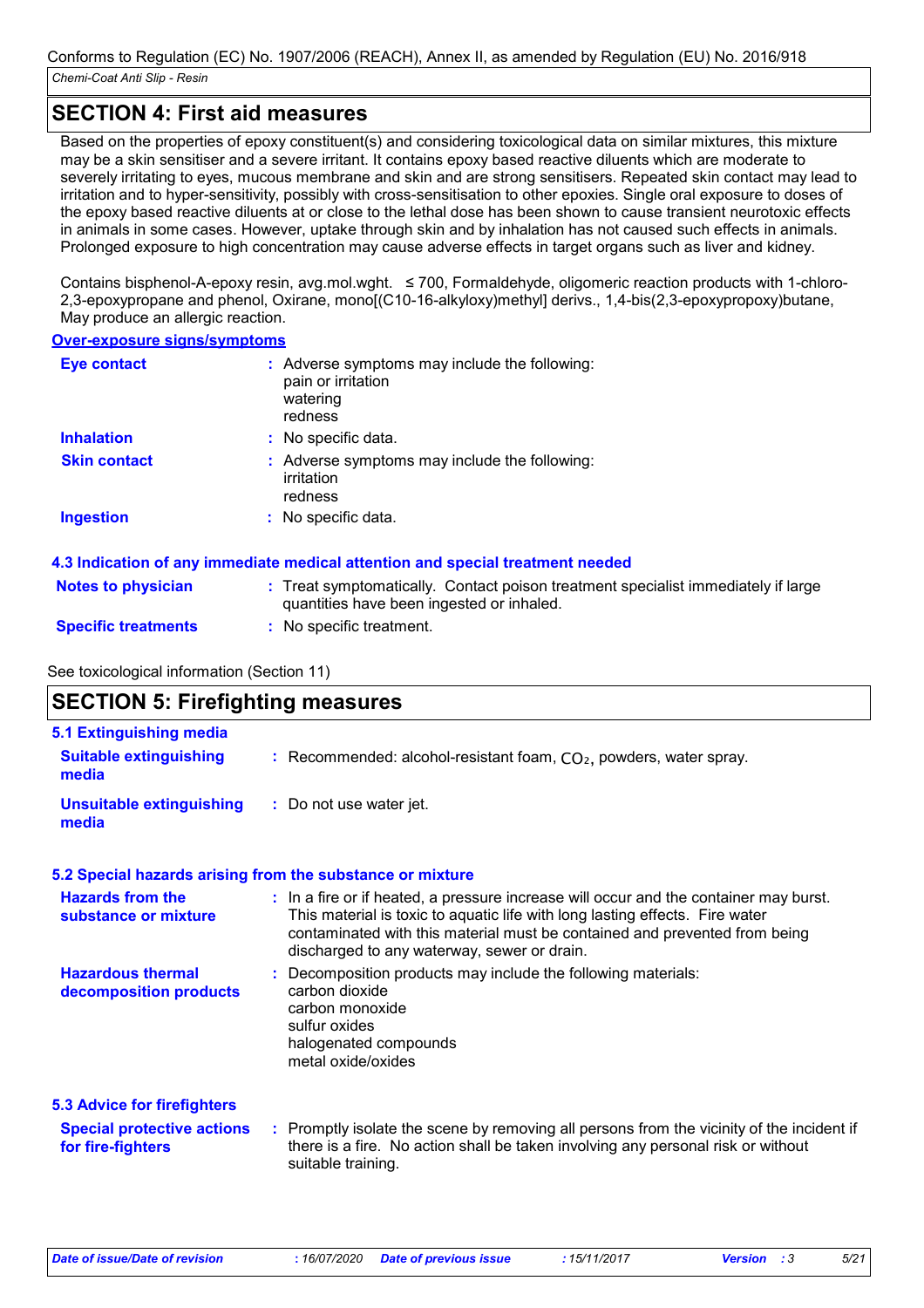#### **SECTION 5: Firefighting measures Special protective equipment for fire-fighters :** Fire-fighters should wear appropriate protective equipment and self-contained breathing apparatus (SCBA) with a full face-piece operated in positive pressure mode. Clothing for fire-fighters (including helmets, protective boots and gloves) conforming to European standard EN 469 will provide a basic level of protection for chemical incidents. **Additional information :** No unusual hazard if involved in a fire.

### **SECTION 6: Accidental release measures**

**6.1 Personal precautions, protective equipment and emergency procedures**

| For non-emergency<br>personnel                           | : No action shall be taken involving any personal risk or without suitable training.<br>Evacuate surrounding areas. Keep unnecessary and unprotected personnel from<br>entering. Do not touch or walk through spilt material. Avoid breathing vapour or<br>mist. Provide adequate ventilation. Wear appropriate respirator when ventilation is<br>inadequate. Put on appropriate personal protective equipment. |
|----------------------------------------------------------|-----------------------------------------------------------------------------------------------------------------------------------------------------------------------------------------------------------------------------------------------------------------------------------------------------------------------------------------------------------------------------------------------------------------|
|                                                          | For emergency responders : If specialised clothing is required to deal with the spillage, take note of any<br>information in Section 8 on suitable and unsuitable materials. See also the<br>information in "For non-emergency personnel".                                                                                                                                                                      |
| <b>6.2 Environmental</b><br><b>precautions</b>           | : Avoid dispersal of spilt material and runoff and contact with soil, waterways, drains<br>and sewers. Inform the relevant authorities if the product has caused environmental<br>pollution (sewers, waterways, soil or air). Water polluting material. May be harmful<br>to the environment if released in large quantities. Collect spillage.                                                                 |
| 6.3 Methods and material for containment and cleaning up |                                                                                                                                                                                                                                                                                                                                                                                                                 |
| <b>Small spill</b>                                       | : Stop leak if without risk. Move containers from spill area. Dilute with water and mop<br>up if water-soluble. Alternatively, or if water-insoluble, absorb with an inert dry<br>material and place in an appropriate waste disposal container. Dispose of via a<br>licensed waste disposal contractor.                                                                                                        |
| <b>Large spill</b>                                       | : Stop leak if without risk. Move containers from spill area. Approach the release<br>from upwind. Prevent entry into sewers, water courses, basements or confined<br>areas. Wash spillages into an effluent treatment plant or proceed as follows.<br>Contain and collect spillage with non-combustible, absorbent material e.g. sand,                                                                         |

| earth, vermiculite or diatomaceous earth and place in container for disposal         |
|--------------------------------------------------------------------------------------|
| according to local regulations. Dispose of via a licensed waste disposal contractor. |
| Contaminated absorbent material may pose the same hazard as the spilt product.       |
|                                                                                      |

| 6.4 Reference to other | : See Section 1 for emergency contact information.                                                                                        |
|------------------------|-------------------------------------------------------------------------------------------------------------------------------------------|
| <b>sections</b>        | See Section 8 for information on appropriate personal protective equipment.<br>See Section 13 for additional waste treatment information. |

### **SECTION 7: Handling and storage**

The information in this section contains generic advice and guidance.

| <b>7.1 Precautions for safe</b><br>handling | : Keep away from heat, sparks and flame. No sparking tools should be used.<br>Avoid contact with skin and eyes. Avoid the inhalation of dust, particulates, spray or<br>mist arising from the application of this mixture. Avoid inhalation of dust from<br>sanding. |
|---------------------------------------------|----------------------------------------------------------------------------------------------------------------------------------------------------------------------------------------------------------------------------------------------------------------------|
|                                             | Eating, drinking and smoking should be prohibited in areas where this material is<br>handled, stored and processed.                                                                                                                                                  |
|                                             | Put on appropriate personal protective equipment (see Section 8).                                                                                                                                                                                                    |
|                                             | Never use pressure to empty. Container is not a pressure vessel.                                                                                                                                                                                                     |
|                                             | Always keep in containers made from the same material as the original one.                                                                                                                                                                                           |
|                                             | Comply with the health and safety at work laws.                                                                                                                                                                                                                      |
|                                             | Do not allow to enter drains or watercourses.                                                                                                                                                                                                                        |

### **7.2 Conditions for safe storage, including any incompatibilities**

| Date of issue/Date of revision | : 16/07/2020 Date of previous issue | : 15/11/2017 | <b>Version</b> : 3 | 6/21 |
|--------------------------------|-------------------------------------|--------------|--------------------|------|
|--------------------------------|-------------------------------------|--------------|--------------------|------|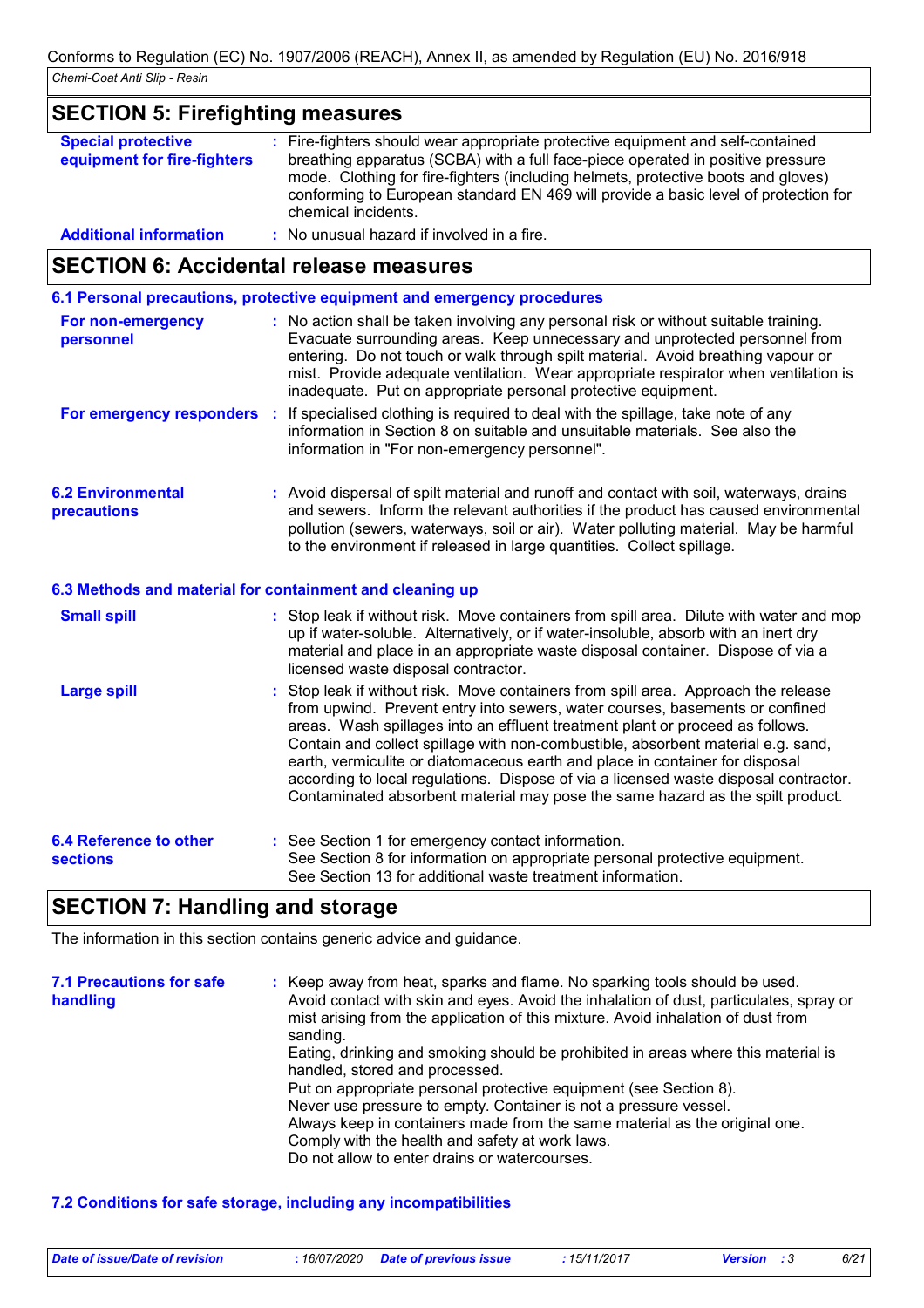### **SECTION 7: Handling and storage**

Store in accordance with local regulations.

#### **Notes on joint storage**

Keep away from: oxidising agents, strong alkalis, strong acids.

#### **Additional information on storage conditions**

Observe label precautions. Store in a dry, cool and well-ventilated area. Keep away from heat and direct sunlight. Keep away from sources of ignition. No smoking. Prevent unauthorised access. Containers that have been opened must be carefully resealed and kept upright to prevent leakage.

#### **Seveso Directive - Reporting thresholds (in tonnes)**

#### **Danger criteria**

| <b>Category</b> | <b>threshold</b> | Notification and MAPP Safety report threshold |
|-----------------|------------------|-----------------------------------------------|
| E <sub>2</sub>  | 200 tonne        | 500 tonne                                     |

#### **7.3 Specific end use(s)**

**Recommendations :**

: Not available.

**Industrial sector specific : solutions**

: Not available.

### **SECTION 8: Exposure controls/personal protection**

The information in this section contains generic advice and guidance. Information is provided based on typical anticipated uses of the product. Additional measures might be required for bulk handling or other uses that could significantly increase worker exposure or environmental releases.

### **8.1 Control parameters**

#### **Occupational exposure limits**

| <b>Product/ingredient name</b><br>titanium dioxide |  | <b>Exposure limit values</b><br>EH40/2005 WELs (United Kingdom (UK), 8/2018).<br>TWA: 10 mg/m <sup>3</sup> 8 hours. Form: inhalable dust<br>TWA: 4 mg/m <sup>3</sup> 8 hours. Form: respirable dust |  |  |
|----------------------------------------------------|--|-----------------------------------------------------------------------------------------------------------------------------------------------------------------------------------------------------|--|--|
|                                                    |  |                                                                                                                                                                                                     |  |  |

#### **DNELs/DMELs**

| <b>Product/ingredient name</b>                                                              | <b>Type</b> | <b>Exposure</b>               | <b>Value</b>                      | <b>Population</b>                    | <b>Effects</b>                    |
|---------------------------------------------------------------------------------------------|-------------|-------------------------------|-----------------------------------|--------------------------------------|-----------------------------------|
| Formaldehyde, oligomeric reaction<br>products with 1-chloro-<br>2,3-epoxypropane and phenol | <b>DNEL</b> | Short term Dermal             | 83 mg/cm <sup>2</sup>             | Workers                              | Local                             |
|                                                                                             | DNEL        | Long term Dermal              | 104,15 mg/   Workers<br>kg bw/day |                                      | Systemic                          |
|                                                                                             | <b>DNEL</b> | Long term<br>Inhalation       | 29,39 mg/<br>m <sup>3</sup>       | Workers                              | Systemic                          |
|                                                                                             | DNEL        | Long term Dermal              | $62,5 \,\mathrm{mg}$<br>kg bw/day | General<br>population<br>[Consumers] | Systemic                          |
|                                                                                             | <b>DNEL</b> | Long term                     | $8,7 \text{ mg/m}^3$              | General                              | Systemic                          |
| Date of issue/Date of revision                                                              | :16/07/2020 | <b>Date of previous issue</b> | :15/11/2017                       |                                      | 7/21<br>$\pm 3$<br><b>Version</b> |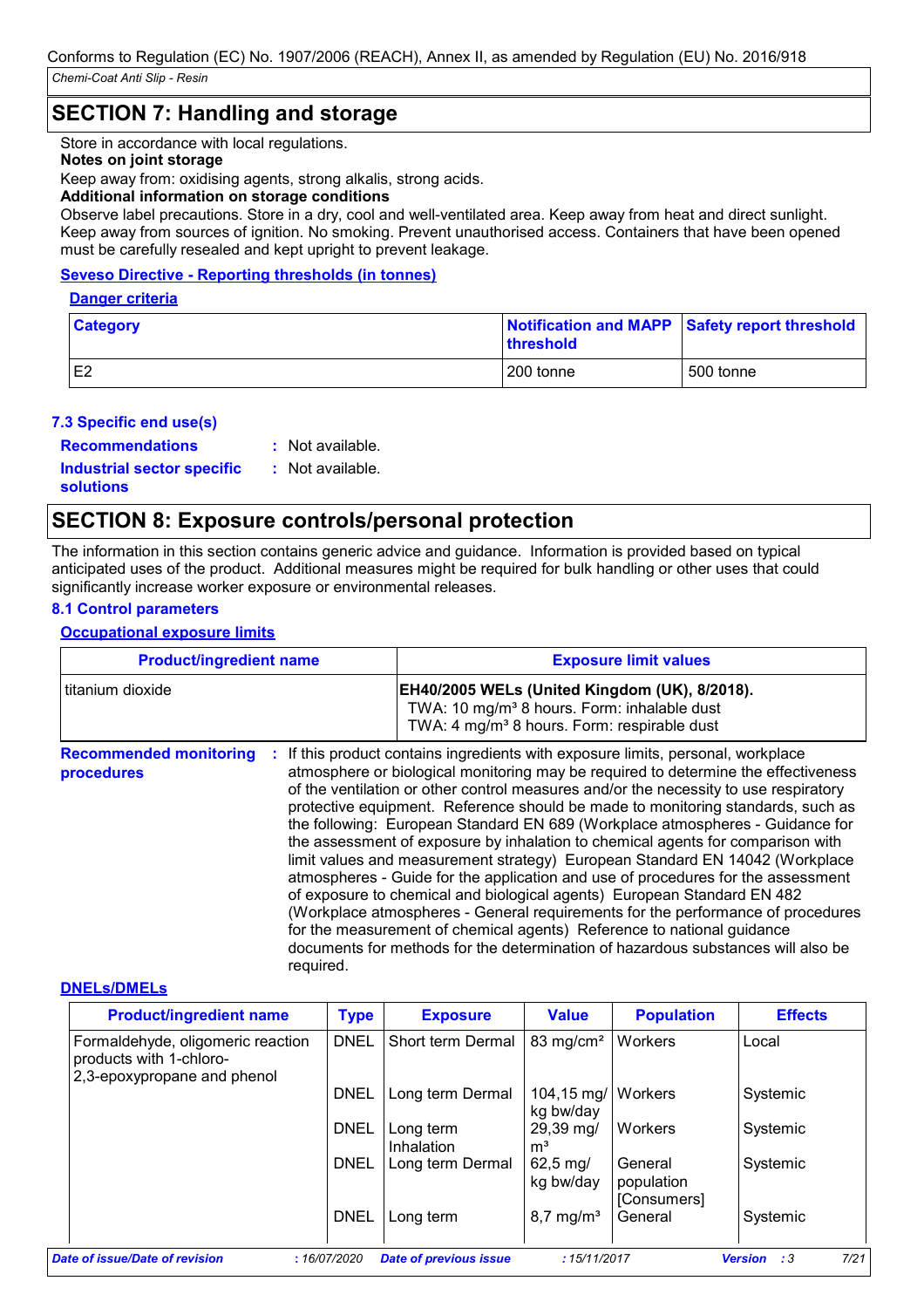| <b>SECTION 8: Exposure controls/personal protection</b>      |                            |                                                                                  |                                  |                                                     |                     |  |
|--------------------------------------------------------------|----------------------------|----------------------------------------------------------------------------------|----------------------------------|-----------------------------------------------------|---------------------|--|
|                                                              |                            | Inhalation                                                                       |                                  | population                                          |                     |  |
|                                                              | <b>DNEL</b>                | Long term Oral                                                                   | $6,25 \, \text{mg}$<br>kg bw/day | [Consumers]<br>General<br>population<br>[Consumers] | Systemic            |  |
| titanium dioxide                                             | <b>DNEL</b>                | Long term<br>Inhalation                                                          | 10 mg/ $m3$                      | Workers                                             | Local               |  |
|                                                              | <b>DNEL</b>                | Long term Oral                                                                   | 700 mg/kg<br>bw/day              | General<br>population                               | Systemic            |  |
| Formaldehyde, oligomeric reaction<br>products with 1-chloro- | <b>DNEL</b>                | Short term Dermal                                                                | 83 mg/cm <sup>2</sup>            | [Consumers]<br>Workers                              | Local               |  |
| 2,3-epoxypropane and phenol                                  | <b>DNEL</b>                | Long term Dermal                                                                 | 104,15 mg/<br>kg bw/day          | Workers                                             | Systemic            |  |
|                                                              | <b>DNEL</b>                | Long term<br>Inhalation                                                          | 29,39 mg/<br>m <sup>3</sup>      | Workers                                             | Systemic            |  |
|                                                              | <b>DNEL</b>                | Long term Dermal                                                                 | 62,5 mg/<br>kg bw/day            | General<br>population<br>[Consumers]                | Systemic            |  |
|                                                              | <b>DNEL</b>                | Long term<br>Inhalation                                                          | $8,7$ mg/m <sup>3</sup>          | General<br>population<br>[Consumers]                | Systemic            |  |
|                                                              | <b>DNEL</b>                | Long term Oral                                                                   | $6,25 \, \text{mg}$<br>kg bw/day | General<br>population<br>[Consumers]                | Systemic            |  |
| Oxirane, mono[(C12-14-alkyloxy)<br>methyl] derivs.           | <b>DNEL</b>                | Short term Dermal                                                                | 17 mg/kg<br>bw/day               | Workers                                             | Systemic            |  |
|                                                              | <b>DNEL</b><br><b>DNEL</b> | Short term Dermal<br>Short term<br>Inhalation                                    | 68 mg/cm $2$<br>29 mg/ $m3$      | Workers<br>Workers                                  | Local<br>Systemic   |  |
|                                                              | <b>DNEL</b>                | Short term<br>Inhalation                                                         | $9,8$ mg/m <sup>3</sup>          | Workers                                             | Local               |  |
|                                                              | <b>DNEL</b>                | Long term Dermal                                                                 | 3,9 mg/kg<br>bw/day              | Workers                                             | Systemic            |  |
|                                                              | <b>DNEL</b>                | Long term<br>Inhalation                                                          | 13,8 mg/m <sup>3</sup>           | Workers                                             | Systemic            |  |
|                                                              | <b>DNEL</b><br><b>DNEL</b> | Long term Dermal   $1,7$ mg/cm <sup>2</sup>   Workers<br>Long term<br>Inhalation | $0,98 \text{ mg/m}^3$            | Workers                                             | Local<br>Local      |  |
|                                                              | <b>DNEL</b>                | Short term Dermal                                                                | 10 mg/kg<br>bw/day               | General<br>population<br>[Consumers]                | Systemic            |  |
|                                                              | <b>DNEL</b>                | Short term<br>Inhalation                                                         | $7,6$ mg/m <sup>3</sup>          | General<br>population<br>[Consumers]                | Systemic            |  |
|                                                              | <b>DNEL</b>                | Short term Oral                                                                  | 1219 mg/<br>kg bw/day            | General<br>population                               | Systemic            |  |
|                                                              | <b>DNEL</b>                | Short term Dermal                                                                | 40 mg/cm <sup>2</sup>            | [Consumers]<br>General<br>population                | Local               |  |
|                                                              | <b>DNEL</b>                | Short term<br>Inhalation                                                         | $2,9$ mg/m <sup>3</sup>          | [Consumers]<br>General<br>population                | Local               |  |
|                                                              | <b>DNEL</b>                | Long term Dermal                                                                 | $2,35 \, \text{mg}$<br>kg bw/day | [Consumers]<br>General<br>population                | Systemic            |  |
|                                                              | <b>DNEL</b>                | Long term<br>Inhalation                                                          | 4,1 mg/ $m^3$                    | [Consumers]<br>General<br>population                | Systemic            |  |
|                                                              | <b>DNEL</b>                | Long term Oral                                                                   | 1 mg/kg                          | [Consumers]<br>General                              | Systemic            |  |
| <b>Date of issue/Date of revision</b>                        | : 16/07/2020               | <b>Date of previous issue</b>                                                    | : 15/11/2017                     |                                                     | Version : 3<br>8/21 |  |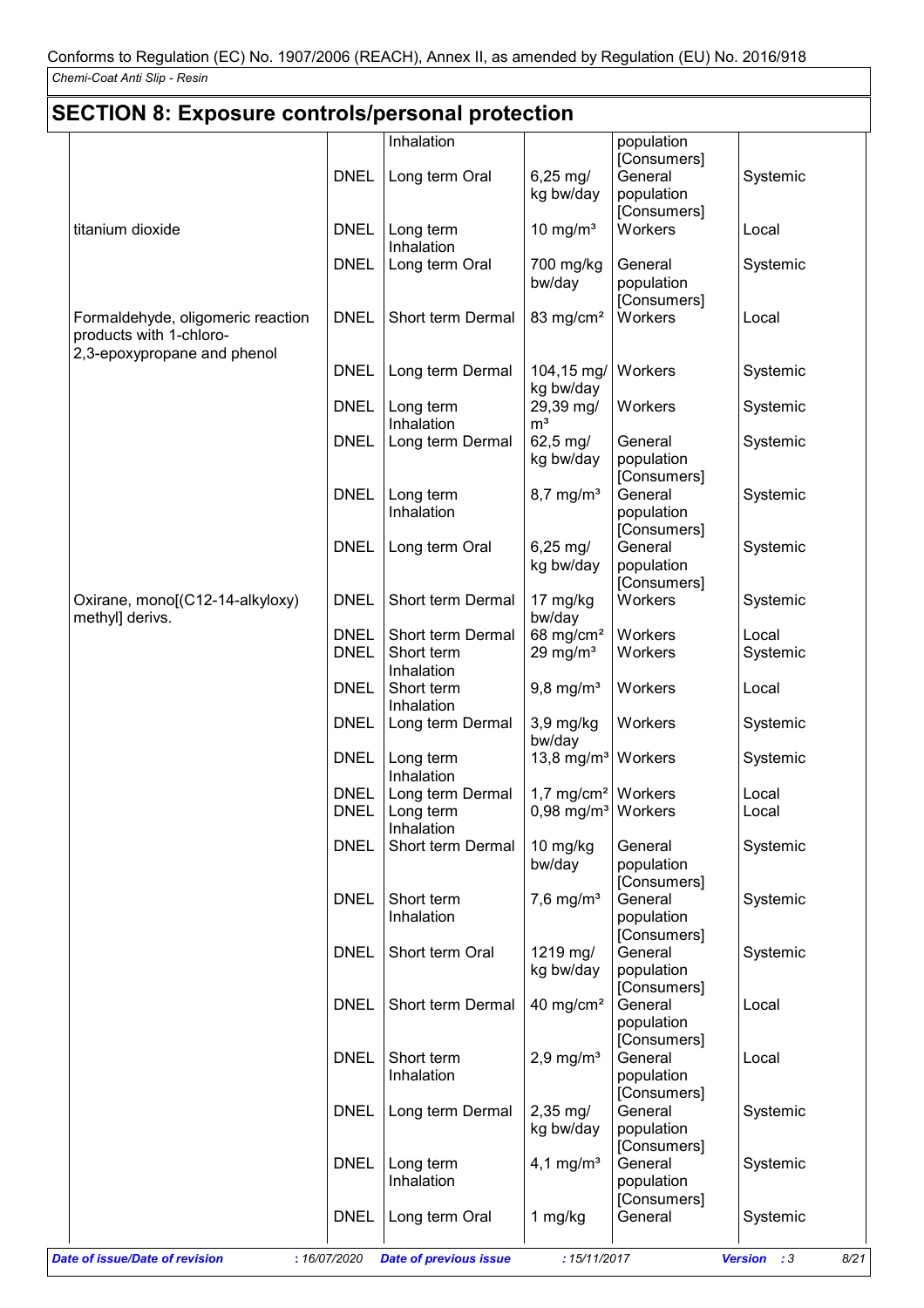| <b>SECTION 8: Exposure controls/personal protection</b> |             |                         |                        |                                      |       |  |
|---------------------------------------------------------|-------------|-------------------------|------------------------|--------------------------------------|-------|--|
|                                                         |             |                         | bw/day                 | population<br>[Consumers]            |       |  |
|                                                         | <b>DNEL</b> | Long term Dermal        | 1 mg/cm <sup>2</sup>   | General<br>population<br>[Consumers] | Local |  |
|                                                         | <b>DNEL</b> | Long term<br>Inhalation | 1,46 mg/m <sup>3</sup> | General<br>population<br>[Consumers] | Local |  |

**PNECs**

| <b>Product/ingredient name</b>                                                          | <b>Compartment Detail</b> | <b>Value</b>      | <b>Method Detail</b> |
|-----------------------------------------------------------------------------------------|---------------------------|-------------------|----------------------|
| Formaldehyde, oligomeric reaction products<br>with 1-chloro-2,3-epoxypropane and phenol | Fresh water               | $0,003$ mg/l      |                      |
|                                                                                         | Marine water              | 0,0003 mg/l       |                      |
|                                                                                         | Sewage Treatment<br>Plant | $10$ mg/l         |                      |
|                                                                                         | Fresh water sediment      | 0,294 mg/kg dwt   |                      |
|                                                                                         | Marine water sediment     | 0,0294 mg/kg dwt  |                      |
|                                                                                         | Soil                      | $0,237$ mg/kg dwt |                      |
| titanium dioxide                                                                        | Fresh water               | $0,127$ mg/l      |                      |
|                                                                                         | Marine                    | $>1$ mg/l         |                      |
|                                                                                         | Sewage Treatment<br>Plant | >100 mg/l         |                      |
|                                                                                         | Fresh water sediment      | >1000 mg/kg       |                      |
|                                                                                         | Marine water sediment     | >100 mg/kg        |                      |
|                                                                                         | Soil                      | 100 mg/kg         |                      |
| Formaldehyde, oligomeric reaction products<br>with 1-chloro-2,3-epoxypropane and phenol | Fresh water               | $0,003$ mg/l      |                      |
|                                                                                         | Marine water              | 0,0003 mg/l       |                      |
|                                                                                         | Sewage Treatment<br>Plant | $10$ mg/l         |                      |
|                                                                                         | Fresh water sediment      | 0,294 mg/kg dwt   |                      |
|                                                                                         | Marine water sediment     | 0,0294 mg/kg dwt  |                      |
|                                                                                         | Soil                      | $0,237$ mg/kg dwt |                      |
| Oxirane, mono[(C12-14-alkyloxy)methyl]<br>derivs.                                       | Fresh water               | 0,0072 mg/l       |                      |
|                                                                                         | Marine                    | 0,00072 mg/l      |                      |
|                                                                                         | Sewage Treatment<br>Plant | $10$ mg/l         |                      |
|                                                                                         | Fresh water sediment      | 66,77 mg/kg dwt   |                      |
|                                                                                         | Marine water sediment     | 6,677 mg/kg dwt   |                      |
|                                                                                         | Soil                      | 80,12 mg/kg dwt   |                      |

#### **8.2 Exposure controls**

| <b>Appropriate engineering</b><br><b>controls</b> | : Provide adequate ventilation. Where reasonably practicable, this should be<br>achieved by the use of local exhaust ventilation and good general extraction. If<br>these are not sufficient to maintain concentrations of particulates and solvent<br>vapours below the OEL, suitable respiratory protection must be worn.                                                                                                                                                 |
|---------------------------------------------------|-----------------------------------------------------------------------------------------------------------------------------------------------------------------------------------------------------------------------------------------------------------------------------------------------------------------------------------------------------------------------------------------------------------------------------------------------------------------------------|
| <b>Individual protection measures</b>             |                                                                                                                                                                                                                                                                                                                                                                                                                                                                             |
| <b>Hygiene measures</b>                           | : Wash hands, forearms and face thoroughly after handling chemical products, before<br>eating, smoking and using the lavatory and at the end of the working period.<br>Appropriate techniques should be used to remove potentially contaminated clothing.<br>Contaminated work clothing should not be allowed out of the workplace. Wash<br>contaminated clothing before reusing. Ensure that eyewash stations and safety<br>showers are close to the workstation location. |
| <b>Eye/face protection</b>                        | : Safety eyewear complying with an approved standard should be used when a risk<br>assessment indicates this is necessary to avoid exposure to liquid splashes, mists,<br>gases or dusts. If contact is possible, the following protection should be worn,<br>unless the assessment indicates a higher degree of protection: chemical splash<br>goggles. Recommended: safety glasses with side-shields. (EN 166)                                                            |
| Date of issue/Date of revision                    | <b>Date of previous issue</b><br>9/21<br>:16/07/2020<br>:15/11/2017<br><b>Version</b> : 3                                                                                                                                                                                                                                                                                                                                                                                   |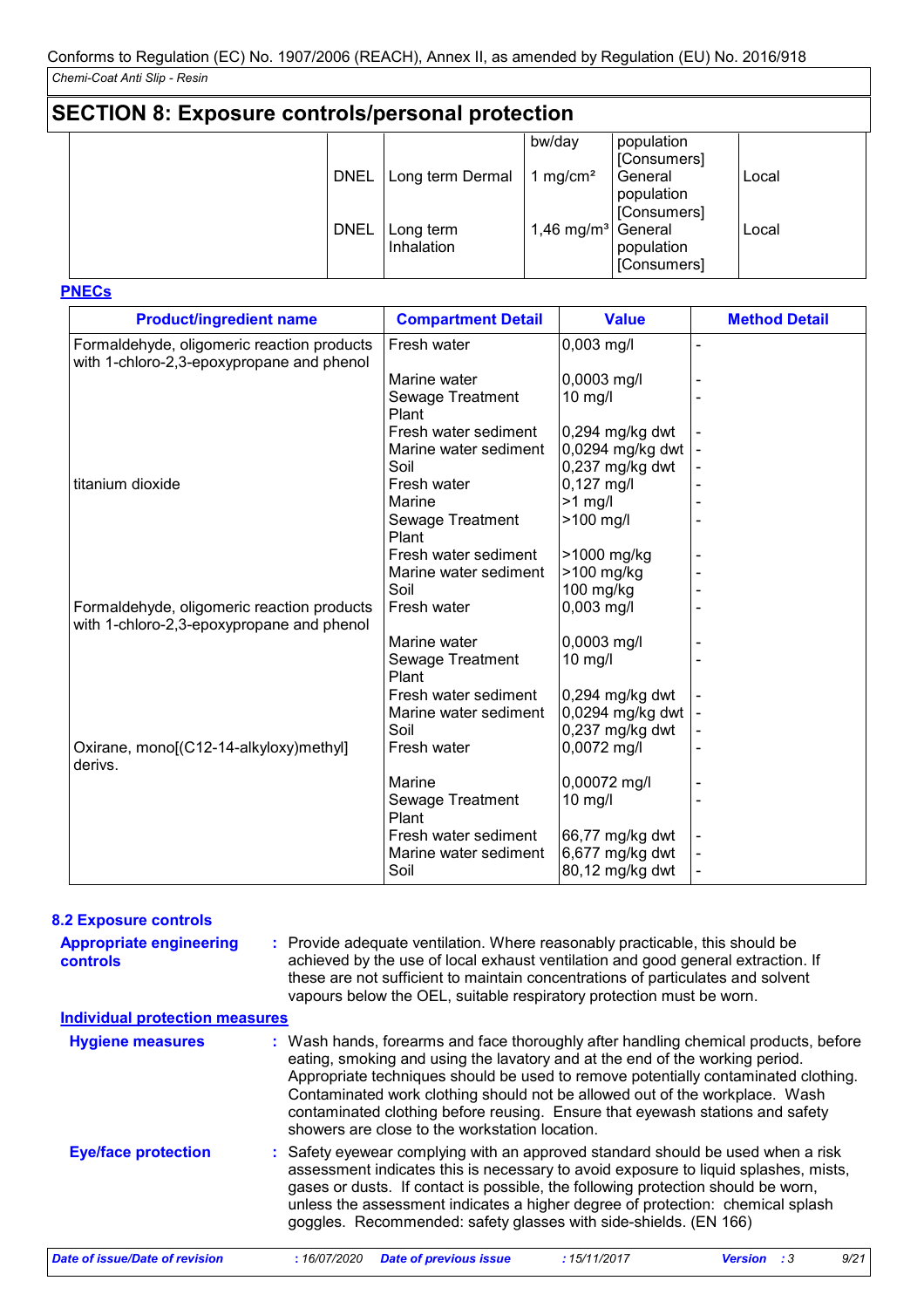### **SECTION 8: Exposure controls/personal protection**

#### **Skin protection**

### **Hand protection**

There is no one glove material or combination of materials that will give unlimited resistance to any individual or combination of chemicals.

The breakthrough time must be greater than the end use time of the product.

The instructions and information provided by the glove manufacturer on use, storage, maintenance and replacement must be followed.

Gloves should be replaced regularly and if there is any sign of damage to the glove material.

Always ensure that gloves are free from defects and that they are stored and used correctly.

The performance or effectiveness of the glove may be reduced by physical/chemical damage and poor maintenance.

Barrier creams may help to protect the exposed areas of the skin but should not be applied once exposure has occurred.

| <b>Gloves</b>                                    | : For prolonged or repeated handling, use the following type of gloves:                                                                                                                                                                                                                                                         |
|--------------------------------------------------|---------------------------------------------------------------------------------------------------------------------------------------------------------------------------------------------------------------------------------------------------------------------------------------------------------------------------------|
|                                                  | Recommended: > 8 hours (breakthrough time): gloves : nitrile rubber (0.5mm)<br>The recommendation for the type or types of glove to use when handling this<br>product is based on information from the following source:<br><b>EN 374</b>                                                                                       |
|                                                  | The user must check that the final choice of type of glove selected for handling this<br>product is the most appropriate and takes into account the particular conditions of<br>use, as included in the user's risk assessment.                                                                                                 |
| <b>Body protection</b>                           | : Personal protective equipment for the body should be selected based on the task<br>being performed and the risks involved and should be approved by a specialist<br>before handling this product. Recommended: Wear overalls or long sleeved shirt.<br>(EN 467)                                                               |
| <b>Other skin protection</b>                     | : Appropriate footwear and any additional skin protection measures should be<br>selected based on the task being performed and the risks involved and should be<br>approved by a specialist before handling this product.                                                                                                       |
| <b>Respiratory protection</b>                    | : Respirator selection must be based on known or anticipated exposure levels, the<br>hazards of the product and the safe working limits of the selected respirator.<br>Recommended: organic vapour (Type A) and particulate filter (as filter combination<br>A-P2) (EN 140)                                                     |
| <b>Environmental exposure</b><br><b>controls</b> | : Emissions from ventilation or work process equipment should be checked to ensure<br>they comply with the requirements of environmental protection legislation. In some<br>cases, fume scrubbers, filters or engineering modifications to the process<br>equipment will be necessary to reduce emissions to acceptable levels. |

### **SECTION 9: Physical and chemical properties**

| <b>Date of issue/Date of revision</b>                     | :16/07/2020<br><b>Date of previous issue</b> | :15/11/2017 | <b>Version</b><br>:3 | 10/21 |
|-----------------------------------------------------------|----------------------------------------------|-------------|----------------------|-------|
| <b>Vapour pressure</b>                                    | : Not available.                             |             |                      |       |
| <b>Upper/lower flammability or</b><br>explosive limits    | : Not available.                             |             |                      |       |
| <b>Flammability (solid, gas)</b>                          | : Not available.                             |             |                      |       |
| <b>Evaporation rate</b>                                   | : Not available.                             |             |                      |       |
| <b>Flash point</b>                                        | : Not available.                             |             |                      |       |
| Initial boiling point and<br>boiling range                | $:$ Not available.                           |             |                      |       |
| <b>Melting point/freezing point</b>                       | : Not available.                             |             |                      |       |
| pH                                                        | $:$ Not available.                           |             |                      |       |
| <b>Odour threshold</b>                                    | : Not available.                             |             |                      |       |
| <b>Odour</b>                                              | $:$ Mild.                                    |             |                      |       |
| <b>Colour</b>                                             | : Various                                    |             |                      |       |
| <b>Physical state</b>                                     | $:$ Liquid.                                  |             |                      |       |
| <b>Appearance</b>                                         |                                              |             |                      |       |
| 9.1 Information on basic physical and chemical properties |                                              |             |                      |       |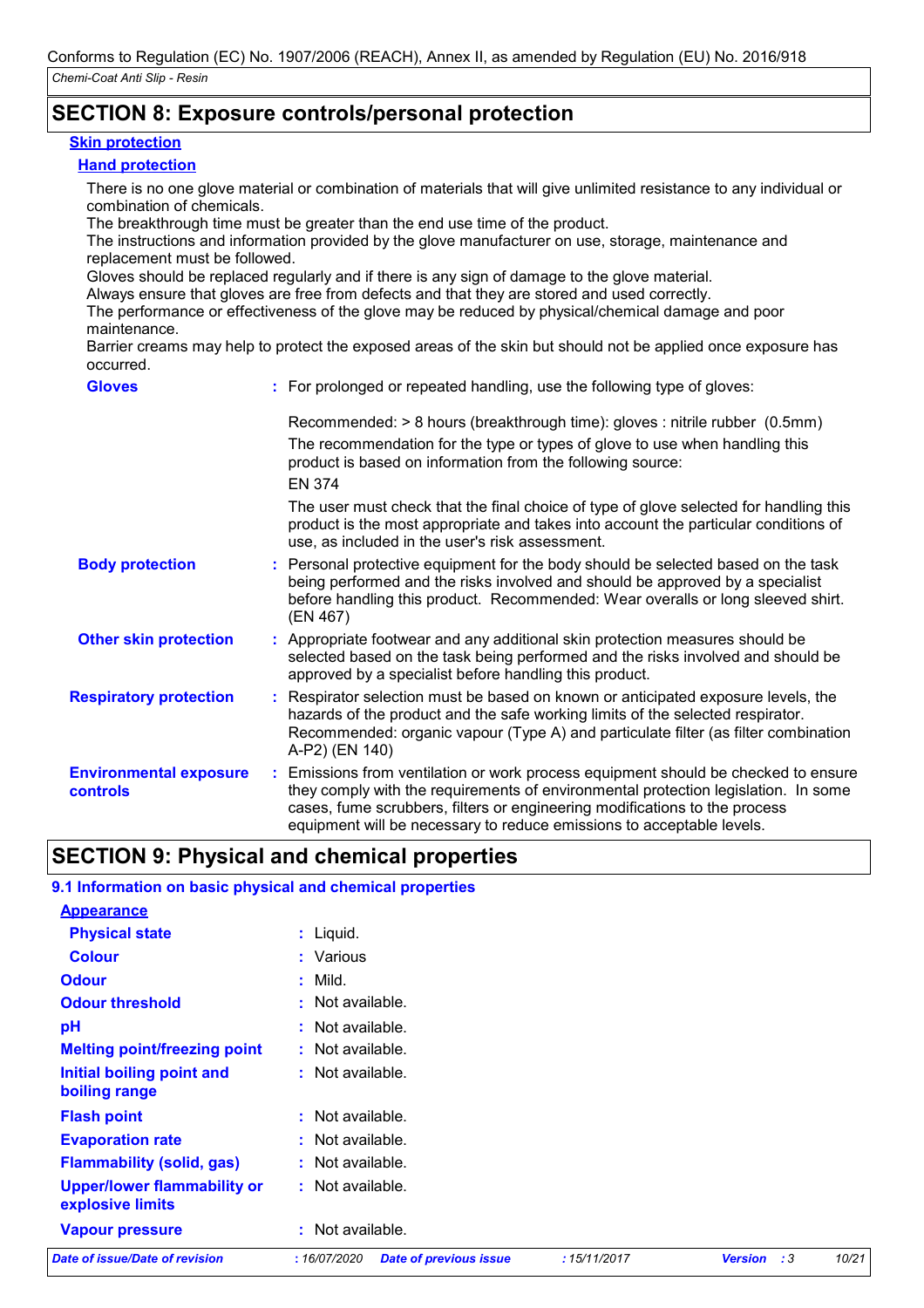## **SECTION 9: Physical and chemical properties**

| <b>Vapour density</b>                                             |    | : Not available. |
|-------------------------------------------------------------------|----|------------------|
| <b>Relative density</b>                                           | ÷. | 1,71             |
| <b>Solubility(ies)</b>                                            |    | Not available.   |
| <b>Partition coefficient: n-octanol/: Not available.</b><br>water |    |                  |
| <b>Auto-ignition temperature</b>                                  |    | : Not available. |
| <b>Decomposition temperature</b>                                  | t. | Not available.   |
| <b>Viscosity</b>                                                  |    | Not available.   |
| <b>Explosive properties</b>                                       |    | Not available.   |
| <b>Oxidising properties</b>                                       |    | Not available.   |

### **9.2 Other information**

No additional information.

| <b>SECTION 10: Stability and reactivity</b>       |                                                                                                                                                                                               |  |  |
|---------------------------------------------------|-----------------------------------------------------------------------------------------------------------------------------------------------------------------------------------------------|--|--|
| <b>10.1 Reactivity</b>                            | : No specific test data related to reactivity available for this product or its ingredients.                                                                                                  |  |  |
| <b>10.2 Chemical stability</b>                    | : Stable under recommended storage and handling conditions (see Section 7).                                                                                                                   |  |  |
| <b>10.3 Possibility of</b><br>hazardous reactions | : Under normal conditions of storage and use, hazardous reactions will not occur.                                                                                                             |  |  |
| <b>10.4 Conditions to avoid</b>                   | : When exposed to high temperatures may produce hazardous decomposition<br>products.                                                                                                          |  |  |
| 10.5 Incompatible materials                       | : Keep away from the following materials to prevent strong exothermic reactions:<br>oxidising agents, strong alkalis, strong acids.                                                           |  |  |
| <b>10.6 Hazardous</b><br>decomposition products   | : Under normal conditions of storage and use, hazardous decomposition products<br>should not be produced.<br>If involved in a fire, toxic gases including CO, CO2 and smoke can be generated. |  |  |

### **SECTION 11: Toxicological information**

### **11.1 Information on toxicological effects**

### **Acute toxicity**

| <b>Product/ingredient name</b>                      | <b>Result</b>                      | <b>Species</b> | <b>Dose</b>  | <b>Exposure</b> |
|-----------------------------------------------------|------------------------------------|----------------|--------------|-----------------|
| $Dis[4-(2,3-epoxy propoxy)]$<br>phenyl] propane     | LD50 Dermal                        | Rabbit         | $20$ g/kg    |                 |
| titanium dioxide                                    | LC50 Inhalation Dusts and<br>mists | Rat            | $>6,82$ mg/l | 4 hours         |
|                                                     | LD50 Dermal                        | Rabbit         | $>10$ g/kg   |                 |
|                                                     | LD50 Oral                          | Rat            | $>24$ g/kg   |                 |
| 1,4-bis(2,3-epoxypropoxy)<br>butane                 | LD50 Dermal                        | Rabbit         | 1130 mg/kg   |                 |
|                                                     | LD50 Dermal                        | Rat            | >2000 mg/kg  |                 |
|                                                     | LD50 Oral                          | Rat            | 1134 mg/kg   |                 |
|                                                     | LD50 Oral                          | Rat            | 1410 mg/kg   |                 |
| oxirane, mono<br>(C10-16-alkyloxy)methyl]<br>derivs | LD50 Oral                          | Rat            | >5000 mg/kg  |                 |
| hydrocarbons, aromatic, C9                          | LD50 Oral                          | Rat            | 8400 mg/kg   |                 |
| bis-[4-(2,3-epoxipropoxi)<br>phenyl]propane         | LD50 Dermal                        | Rabbit         | $20$ g/kg    |                 |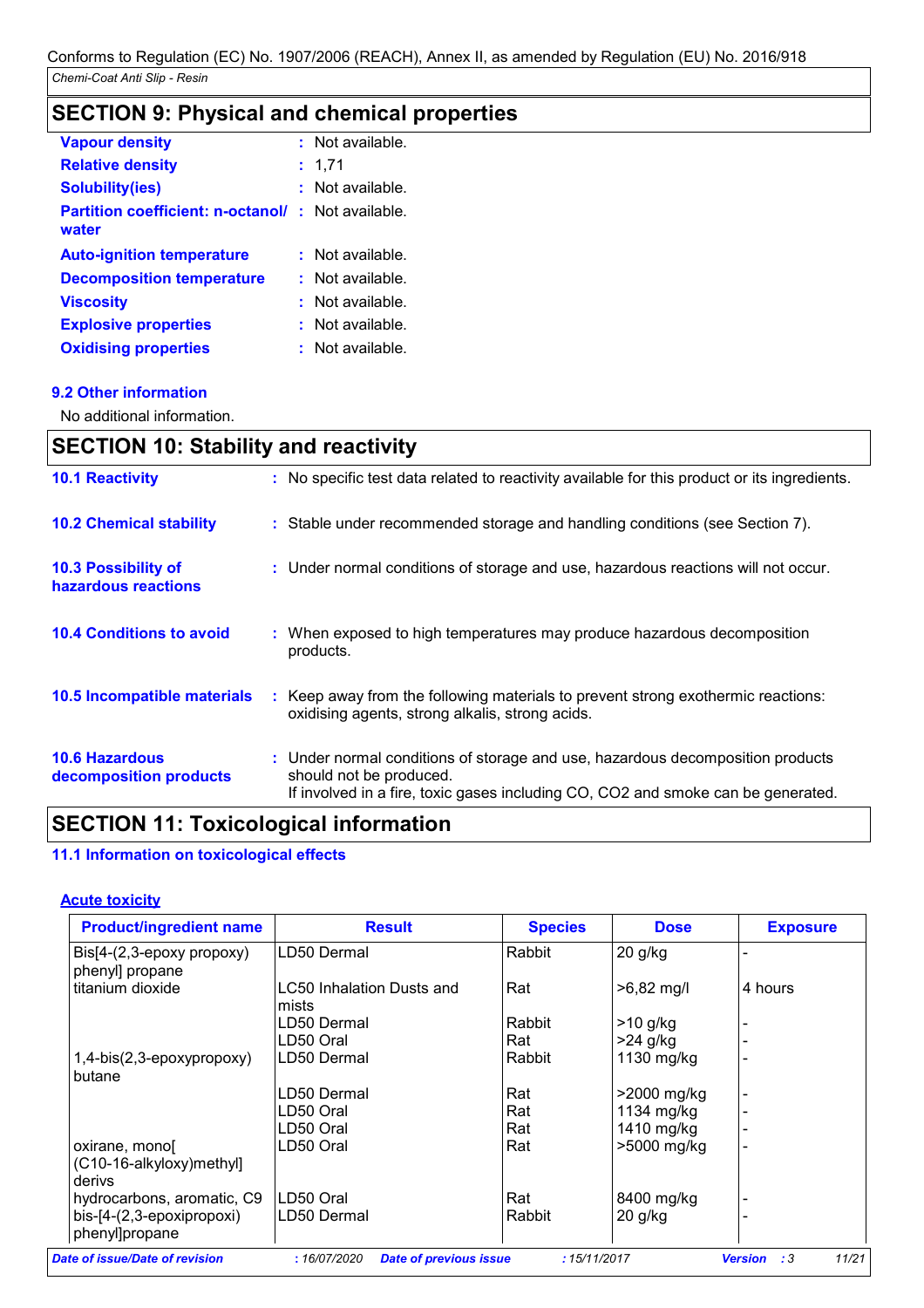### **SECTION 11: Toxicological information**

| Formaldehyde, oligomeric<br>reaction products with<br>1-chloro-2,3-epoxypropane<br>and phenol | LD50 Oral                                                           | Rat           | >5000 mg/kg              |         |
|-----------------------------------------------------------------------------------------------|---------------------------------------------------------------------|---------------|--------------------------|---------|
| phenol, methylstyrenated                                                                      | LD50 Dermal                                                         | Rat           | >2000 mg/kg              |         |
|                                                                                               | LD50 Oral                                                           | Rat           | $>3600$ mg/kg            |         |
| Oxirane, mono<br>(C12-14-alkyloxy)methyl]<br>derivs.                                          | <b>LC50 Inhalation Dusts and</b><br>mists                           | Rat           | $>150$ mg/m <sup>3</sup> | 7 hours |
|                                                                                               | LD50 Oral                                                           | Rat           | 17100 mg/kg              |         |
| pine oil                                                                                      | LD50 Dermal<br>LD50 Oral                                            | Rabbit<br>Rat | 5 g/kg<br>$2,1$ g/kg     |         |
| <b>Conclusion/Summary</b>                                                                     | : Based on available data, the classification criteria are not met. |               |                          |         |

### **Acute toxicity estimates**

Not available.

### **Irritation/Corrosion**

| <b>Product/ingredient name</b>                                                                | <b>Result</b>                                    | <b>Species</b> | <b>Score</b>             | <b>Exposure</b>             | <b>Observation</b> |
|-----------------------------------------------------------------------------------------------|--------------------------------------------------|----------------|--------------------------|-----------------------------|--------------------|
| Bis[4-(2,3-epoxy propoxy)<br>phenyl] propane                                                  | Eyes - Severe irritant                           | Rabbit         | $\blacksquare$           | 24 hours 2<br>milligrams    | $\blacksquare$     |
|                                                                                               | Skin - Mild irritant                             | Rabbit         | $\overline{\phantom{a}}$ | 500<br>milligrams           |                    |
| Formaldehyde, oligomeric<br>reaction products with<br>1-chloro-2,3-epoxypropane<br>and phenol | Skin - Mild irritant                             | Rabbit         | $\blacksquare$           | 24 hours 500<br>microliters |                    |
|                                                                                               | Skin - Erythema/Eschar                           | Rabbit         | 0,7                      | 4 hours                     | 72 hours           |
| 1,4-bis(2,3-epoxypropoxy)<br>butane                                                           | Eyes - Moderate irritant                         | Rabbit         |                          | 100<br>milligrams           |                    |
|                                                                                               | Skin - Moderate irritant                         | Rabbit         | $\overline{\phantom{a}}$ | 24 hours 10<br>milligrams   |                    |
| hydrocarbons, aromatic, C9                                                                    | Eyes - Mild irritant                             | Rabbit         | $\overline{\phantom{a}}$ | 24 hours 100<br>UI          |                    |
| bis-[4-(2,3-epoxipropoxi)<br>phenyl]propane                                                   | Eyes - Severe irritant                           | Rabbit         | $\overline{\phantom{a}}$ | 24 hours 2<br>milligrams    | $\blacksquare$     |
|                                                                                               | Skin - Mild irritant                             | Rabbit         | $\overline{\phantom{a}}$ | 500<br>milligrams           |                    |
| Formaldehyde, oligomeric<br>reaction products with<br>1-chloro-2,3-epoxypropane<br>and phenol | Skin - Mild irritant                             | Rabbit         | $\overline{\phantom{a}}$ | 24 hours 500<br>microliters |                    |
| Oxirane, mono[<br>(C12-14-alkyloxy)methyl]<br>derivs.                                         | Skin - Moderate irritant                         | Rabbit         | $\blacksquare$           | 24 hours 500<br>microliters |                    |
|                                                                                               | Skin - Primary dermal irritation<br>index (PDII) | Rabbit         | 4,1                      | 24 hours                    |                    |
|                                                                                               | Skin - Primary dermal irritation<br>index (PDII) | Rabbit         | 5,75                     | 24 hours                    | $\blacksquare$     |
|                                                                                               | Eyes - Mild irritant                             | Rabbit         |                          |                             |                    |
| pine oil                                                                                      | Skin - Severe irritant                           | Rabbit         | $\blacksquare$           | 24 hours 500<br>milligrams  |                    |

### **Conclusion/Summary**

- **Skin :** Causes skin irritation.
- 
- 
- 
- **Eyes :** Causes serious eye irritation.

**Sensitisation**

**Respiratory :** Based on available data, the classification criteria are not met.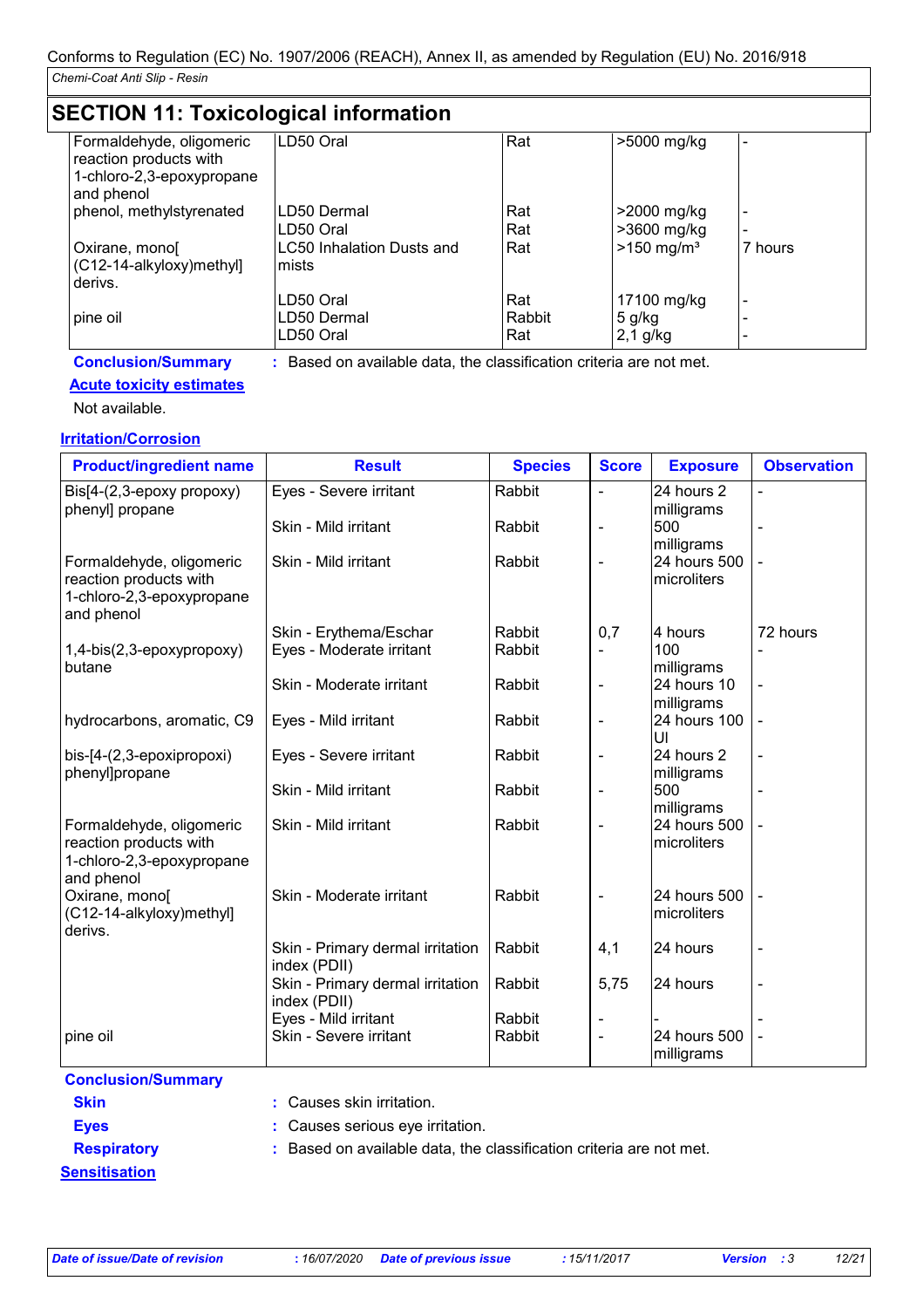### **SECTION 11: Toxicological information**

|                                                                                               | $\ldots$ . $\ldots$ . $\ldots$ . $\ldots$ . $\ldots$ |                |               |
|-----------------------------------------------------------------------------------------------|------------------------------------------------------|----------------|---------------|
| <b>Product/ingredient name</b>                                                                | <b>Route of</b><br>exposure                          | <b>Species</b> | <b>Result</b> |
| $\text{Bis}[4-(2,3-\text{epoxy} \text{ property})]$<br>phenyl] propane                        | skin                                                 | Mouse          | Sensitising   |
|                                                                                               | skin                                                 | Guinea pig     | Sensitising   |
| Formaldehyde, oligomeric<br>reaction products with<br>1-chloro-2,3-epoxypropane<br>and phenol | skin                                                 | Guinea pig     | Sensitising   |
| 1,4-bis(2,3-epoxypropoxy)<br>butane                                                           | skin                                                 | Guinea pig     | Sensitising   |
| bis-[4-(2,3-epoxipropoxi)<br>phenyl]propane                                                   | skin                                                 | Mouse          | Sensitising   |
|                                                                                               | skin                                                 | Guinea pig     | Sensitising   |
| Formaldehyde, oligomeric<br>reaction products with<br>1-chloro-2,3-epoxypropane<br>and phenol | skin                                                 | Guinea pig     | Sensitising   |
| Oxirane, mono<br>(C12-14-alkyloxy)methyl]<br>derivs.                                          | skin                                                 | Guinea pig     | Sensitising   |

**Conclusion/Summary**

**Skin :** May cause an allergic skin reaction.

**Respiratory :** Based on available data, the classification criteria are not met.

**Mutagenicity**

| <b>Product/ingredient name</b>                                                                | <b>Test</b>     | <b>Experiment</b>                                                   | <b>Result</b> |
|-----------------------------------------------------------------------------------------------|-----------------|---------------------------------------------------------------------|---------------|
| Formaldehyde, oligomeric<br>reaction products with<br>1-chloro-2,3-epoxypropane<br>and phenol | OECD 476        | Experiment: In vitro<br>Subject: Mammalian-Animal                   | Positive      |
|                                                                                               | <b>OECD 471</b> | Subject: Bacteria                                                   | Positive      |
|                                                                                               | OECD 474        | Subject: Mammalian-Animal                                           | Negative      |
| Formaldehyde, oligomeric<br>reaction products with                                            | OECD 476        | Experiment: In vitro<br>Subject: Mammalian-Animal                   | Positive      |
| 1-chloro-2,3-epoxypropane                                                                     |                 |                                                                     |               |
| and phenol                                                                                    |                 |                                                                     |               |
|                                                                                               | <b>OECD 471</b> | Subject: Bacteria                                                   | Positive      |
|                                                                                               | OECD 474        | Subject: Mammalian-Animal                                           | Negative      |
| Oxirane, mono<br>(C12-14-alkyloxy)methyl]                                                     | OECD 471        | Subject: Bacteria<br>Metabolic activation: with and                 | Positive      |
| derivs.                                                                                       |                 | without S9 metabolic activation                                     |               |
|                                                                                               | OECD 476        | Experiment: In vitro<br>Subject: Mammalian-Animal                   | Negative      |
|                                                                                               | OECD 474        | Experiment: In vivo<br>Subject: Mammalian-Animal                    | Negative      |
|                                                                                               | <b>OECD 475</b> | Experiment: In vivo<br>Subject: Mammalian-Animal                    | Negative      |
| <b>Conclusion/Summary</b>                                                                     |                 | : Based on available data, the classification criteria are not met. |               |

**Carcinogenicity**

**Conclusion/Summary :** Based on available data, the classification criteria are not met.

**Reproductive toxicity**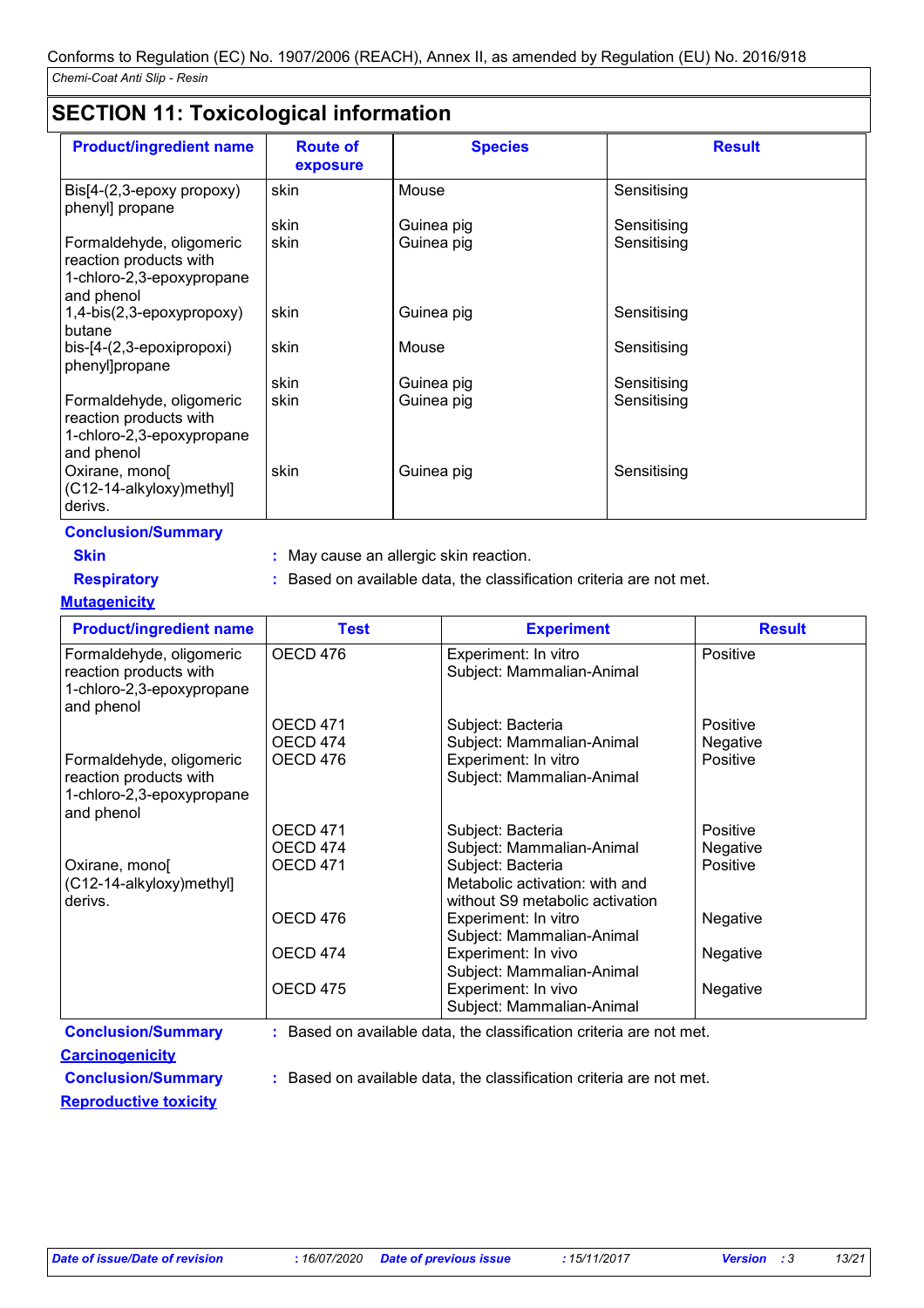### **SECTION 11: Toxicological information**

| <b>Product/ingredient name</b>                                                                | <b>Maternal</b><br>toxicity | <b>Fertility</b>         | <b>Developmental</b><br>toxin | <b>Species</b>                  | <b>Dose</b>                        | <b>Exposure</b> |
|-----------------------------------------------------------------------------------------------|-----------------------------|--------------------------|-------------------------------|---------------------------------|------------------------------------|-----------------|
| Formaldehyde, oligomeric<br>reaction products with<br>1-chloro-2,3-epoxypropane<br>and phenol | Negative                    |                          |                               | Rat                             | Oral: 540<br>mg/kg                 |                 |
| hydrocarbons, aromatic, C9                                                                    |                             |                          | Negative                      | Mammal - species<br>unspecified | Route of<br>exposure<br>unreported |                 |
| Formaldehyde, oligomeric<br>reaction products with<br>1-chloro-2,3-epoxypropane<br>and phenol | Negative                    | $\overline{\phantom{a}}$ |                               | Rat                             | Oral: 540<br>mg/kg                 |                 |

**Conclusion/Summary :** Based on available data, the classification criteria are not met.

### **Teratogenicity**

| <b>Product/ingredient name</b>                                                                | <b>Result</b>                              | <b>Species</b>  | <b>Dose</b>  | <b>Exposure</b>             |
|-----------------------------------------------------------------------------------------------|--------------------------------------------|-----------------|--------------|-----------------------------|
| $\text{Bis}[4-(2,3-\text{epoxy} \text{ property})]$<br>phenyl] propane                        | Positive - Dermal                          | Rabbit          | 300 mg/kg    | 1 days per week             |
|                                                                                               | Positive - Oral                            | Rat             | $180$ mg/kg  | 1 days per week             |
|                                                                                               | Positive - Oral                            | Rabbit          | 180 mg/kg    | 1 days per week             |
| Formaldehyde, oligomeric<br>reaction products with<br>1-chloro-2,3-epoxypropane<br>and phenol | Positive - Dermal                          | Rabbit          | 300 mg/kg    | 6 hours; 7 days<br>per week |
|                                                                                               | Positive - Dermal                          | Rabbit          | $100$ mg/kg  | 6 hours; 7 days<br>per week |
|                                                                                               | Negative - Route of exposure<br>unreported | Rabbit - Female | $>300$ mg/kg |                             |
| bis-[4-(2,3-epoxipropoxi)<br>phenyl]propane                                                   | Positive - Dermal                          | Rabbit          | 300 mg/kg    | 1 days per week             |
|                                                                                               | Positive - Oral                            | Rat             | 180 mg/kg    | 1 days per week             |
|                                                                                               | Positive - Oral                            | Rabbit          | 180 mg/kg    | 1 days per week             |
| Formaldehyde, oligomeric<br>reaction products with                                            | Negative - Route of exposure<br>unreported | Rabbit - Female | $>300$ mg/kg |                             |
| 1-chloro-2,3-epoxypropane                                                                     |                                            |                 |              |                             |
| and phenol<br>Oxirane, mono<br>(C12-14-alkyloxy) methyl<br>derivs.                            | Negative - Route of exposure<br>unreported | Rat - Female    | $>200$ mg/kg |                             |

**Conclusion/Summary :** Based on available data, the classification criteria are not met.

### **Specific target organ toxicity (single exposure)**

| <b>Product/ingredient name</b> | <b>Category</b> | <b>Route of</b><br>exposure | <b>Target organs</b>            |
|--------------------------------|-----------------|-----------------------------|---------------------------------|
| hydrocarbons, aromatic, C9     | Category 3      |                             | Respiratory tract<br>irritation |
|                                | Category 3      |                             | Narcotic effects                |

### **Specific target organ toxicity (repeated exposure)**

Not available.

### **Aspiration hazard**

| <b>Product/ingredient name</b> | <b>Result</b>                         |
|--------------------------------|---------------------------------------|
| hydrocarbons, aromatic, C9     | ASPIRATION HAZARD - Category 1        |
| pine oil                       | <b>ASPIRATION HAZARD - Category 1</b> |

**Delayed and immediate effects as well as chronic effects from short and long-term exposure Short term exposure**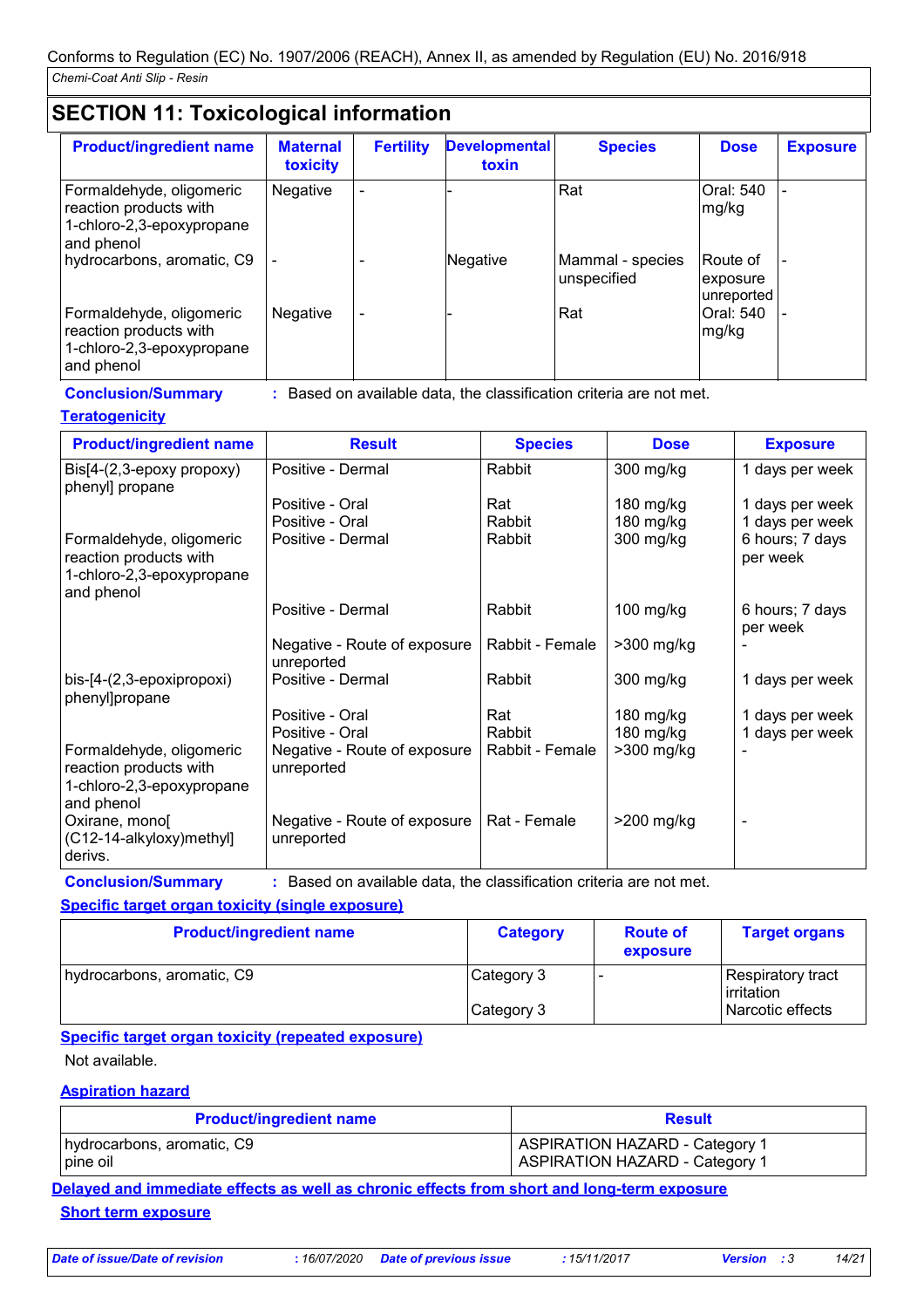| <b>SECTION 11: Toxicological information</b> |                                                                                                          |
|----------------------------------------------|----------------------------------------------------------------------------------------------------------|
| <b>Potential immediate</b><br>effects        | : Not available.                                                                                         |
| <b>Potential delayed effects</b>             | : Not available.                                                                                         |
| <b>Long term exposure</b>                    |                                                                                                          |
| <b>Potential immediate</b><br>effects        | $:$ Not available.                                                                                       |
| <b>Potential delayed effects</b>             | : Not available.                                                                                         |
| <b>Potential chronic health effects</b>      |                                                                                                          |
| Not available.                               |                                                                                                          |
| <b>Conclusion/Summary</b>                    | : Based on available data, the classification criteria are not met.                                      |
| <b>General</b>                               | : Once sensitized, a severe allergic reaction may occur when subsequently exposed<br>to very low levels. |
| <b>Carcinogenicity</b>                       | : No known significant effects or critical hazards.                                                      |
| <b>Mutagenicity</b>                          | : No known significant effects or critical hazards.                                                      |
| <b>Teratogenicity</b>                        | : No known significant effects or critical hazards.                                                      |
| <b>Developmental effects</b>                 | : No known significant effects or critical hazards.                                                      |
| <b>Fertility effects</b>                     | : No known significant effects or critical hazards.                                                      |
| <b>Other information</b>                     | : Not available.                                                                                         |

### **SECTION 12: Ecological information**

### **12.1 Toxicity**

There are no data available on the mixture itself. Do not allow to enter drains or watercourses.

The mixture has been assessed following the summation method of the CLP Regulation (EC) No 1272/2008 and is classified for eco-toxicological properties accordingly. See Sections 2 and 3 for details.

| <b>Product/ingredient name</b>                                                                | <b>Result</b>                            | <b>Species</b>                                | <b>Exposure</b> |
|-----------------------------------------------------------------------------------------------|------------------------------------------|-----------------------------------------------|-----------------|
| Formaldehyde, oligomeric<br>reaction products with<br>1-chloro-2,3-epoxypropane<br>and phenol | Acute EC50 1,8 mg/l                      | Algae                                         | 72 hours        |
|                                                                                               | Acute EC50 2 mg/l                        | Daphnia spec.                                 | 24 hours        |
|                                                                                               | Acute EC50 1,6 mg/l                      | Daphnia spec.                                 | 48 hours        |
|                                                                                               | Acute IC50 >100 mg/l                     | <b>Bacteria</b>                               | 3 hours         |
|                                                                                               | Acute LC50 0,55 mg/l                     | Fish                                          | 96 hours        |
|                                                                                               | Acute LC50 2 mg/l                        | Fish                                          | 96 hours        |
|                                                                                               | Chronic NOEC 0,3 mg/l                    | Daphnia spec.                                 | 21 days         |
| titanium dioxide                                                                              | Acute LC50 3 mg/l Fresh water            | Crustaceans - Ceriodaphnia<br>dubia - Neonate | 48 hours        |
|                                                                                               | Acute LC50 6,5 mg/l Fresh water          | Daphnia spec. - Daphnia pulex -<br>Neonate    | 48 hours        |
|                                                                                               | Acute LC50 >1000000 µg/l Marine<br>water | Fish - Fundulus heteroclitus                  | 96 hours        |
| 1,4-bis(2,3-epoxypropoxy)<br>butane                                                           | Acute EC50 75 mg/l                       | Daphnia spec. - Daphnia magna 24 hours        |                 |
|                                                                                               | Acute LC50 24 mg/l                       | Fish - Brachydanio rerio                      | 96 hours        |
|                                                                                               | Chronic NOEC 80 mg/l                     | Algae                                         | 72 hours        |
| Formaldehyde, oligomeric<br>reaction products with<br>1-chloro-2,3-epoxypropane<br>and phenol | Acute EC50 1,8 mg/l                      | Algae                                         | 72 hours        |
|                                                                                               | Acute EC50 2 mg/l                        | Daphnia spec.                                 | 24 hours        |
|                                                                                               | Acute EC50 1,6 mg/l                      | Daphnia spec.                                 | 48 hours        |
|                                                                                               | Acute IC50 >100 mg/l                     | <b>Bacteria</b>                               | 3 hours         |
|                                                                                               | Acute LC50 0,55 mg/l                     | Fish                                          | 96 hours        |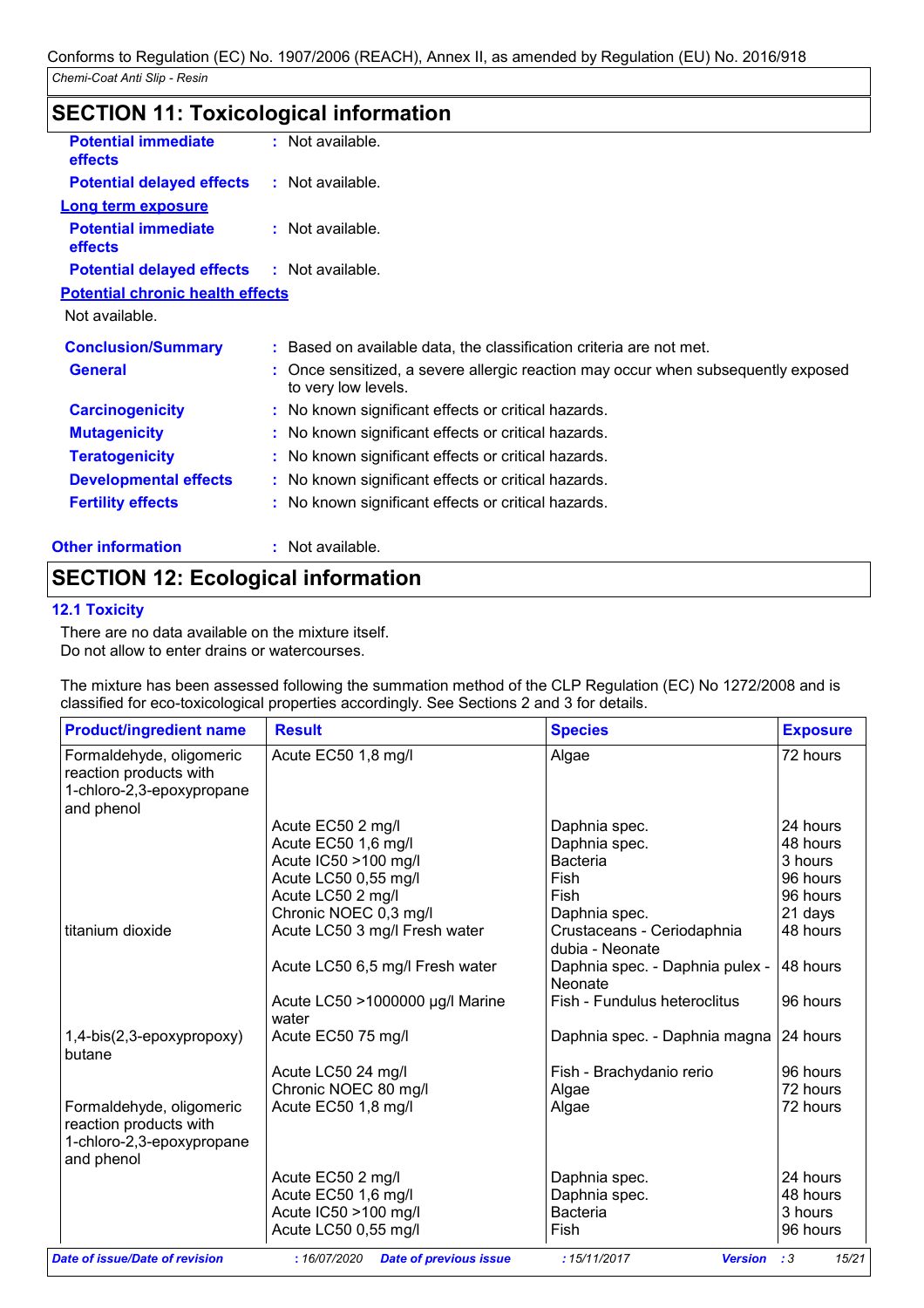## **SECTION 12: Ecological information**

|                          | Acute LC50 2 mg/l                | Fish                            | 96 hours  |
|--------------------------|----------------------------------|---------------------------------|-----------|
|                          | Chronic NOEC 0,3 mg/l            | Daphnia spec.                   | 21 days   |
| Oxirane, mono[           | Acute EC50 >100 mg/l             | <b>Bacteria</b>                 | 3 hours   |
| (C12-14-alkyloxy)methyl] |                                  |                                 |           |
| derivs.                  |                                  |                                 |           |
|                          | Acute EC50 7,2 mg/l              | Daphnia spec.                   | 148 hours |
|                          | Acute IC50 844 mg/l              | Algae                           | 72 hours  |
|                          | Acute LC50 5000 mg/l             | Fish                            | 96 hours  |
|                          | Acute LC50 1800 mg/l             | Fish                            | 96 hours  |
| pine oil                 | Acute EC50 24,5 ppm Fresh water  | Daphnia spec. - Daphnia magna   | 48 hours  |
|                          | Acute LC50 18,35 ppm Fresh water | Fish - Oncorhynchus mykiss -    | 96 hours  |
|                          |                                  | Juvenile (Fledgling, Hatchling, |           |
|                          |                                  | Weanling)                       |           |

**Conclusion/Summary :** Toxic to aquatic life with long lasting effects.

### **12.2 Persistence and degradability**

| <b>Product/ingredient name</b>                                                                | <b>Test</b> | <b>Result</b>                        | <b>Dose</b> | <b>Inoculum</b> |
|-----------------------------------------------------------------------------------------------|-------------|--------------------------------------|-------------|-----------------|
| Bis[4-(2,3-epoxy propoxy)<br>phenyl] propane                                                  | OECD 301B   | 6 to 12 % - Not readily - 28<br>days |             |                 |
| Formaldehyde, oligomeric<br>reaction products with<br>1-chloro-2,3-epoxypropane<br>and phenol | OECD 301B   | 16 % - Not readily - 28 days         |             |                 |
|                                                                                               |             | 0 % - Not readily - 28 days          |             |                 |
| bis-[4-(2,3-epoxipropoxi)<br>phenyl]propane                                                   | OECD 301B   | 6 to 12 % - Not readily - 28<br>days |             |                 |
| Formaldehyde, oligomeric<br>reaction products with<br>1-chloro-2,3-epoxypropane<br>and phenol |             | 0 % - Not readily - 28 days          |             |                 |
| Oxirane, mono<br>(C12-14-alkyloxy)methyl]<br>derivs.                                          | OECD 301F   | 57 to 65 % - Inherent - 7 days       |             |                 |
|                                                                                               | OECD 301D   | 35 % - Not readily - 28 days         |             |                 |

**Conclusion/Summary :** Based on available data, the classification criteria are not met. This product has not been tested for biodegradation.

| <b>Product/ingredient name</b> | <b>Aquatic half-life</b> | <b>Photolysis</b> | <b>Biodegradability</b> |
|--------------------------------|--------------------------|-------------------|-------------------------|
| Bis[4-(2,3-epoxy propoxy)      | $\overline{\phantom{a}}$ |                   | Not readily             |
| phenyl] propane                |                          |                   |                         |
| Formaldehyde, oligomeric       |                          |                   | Not readily             |
| reaction products with         |                          |                   |                         |
| 1-chloro-2,3-epoxypropane      |                          |                   |                         |
| and phenol                     |                          |                   |                         |
| titanium dioxide               |                          |                   | Not readily             |
| hydrocarbons, aromatic, C9     |                          |                   | Readily                 |
| bis-[4-(2,3-epoxipropoxi)      | $\overline{\phantom{a}}$ |                   | Not readily             |
| phenyl]propane                 |                          |                   |                         |
| Formaldehyde, oligomeric       | $\overline{\phantom{a}}$ |                   | Not readily             |
| reaction products with         |                          |                   |                         |
| 1-chloro-2,3-epoxypropane      |                          |                   |                         |
| and phenol                     |                          |                   |                         |
| Oxirane, mono                  |                          |                   | Not readily             |
| (C12-14-alkyloxy)methyl]       |                          |                   |                         |
| derivs.                        |                          |                   |                         |

#### **12.3 Bioaccumulative potential**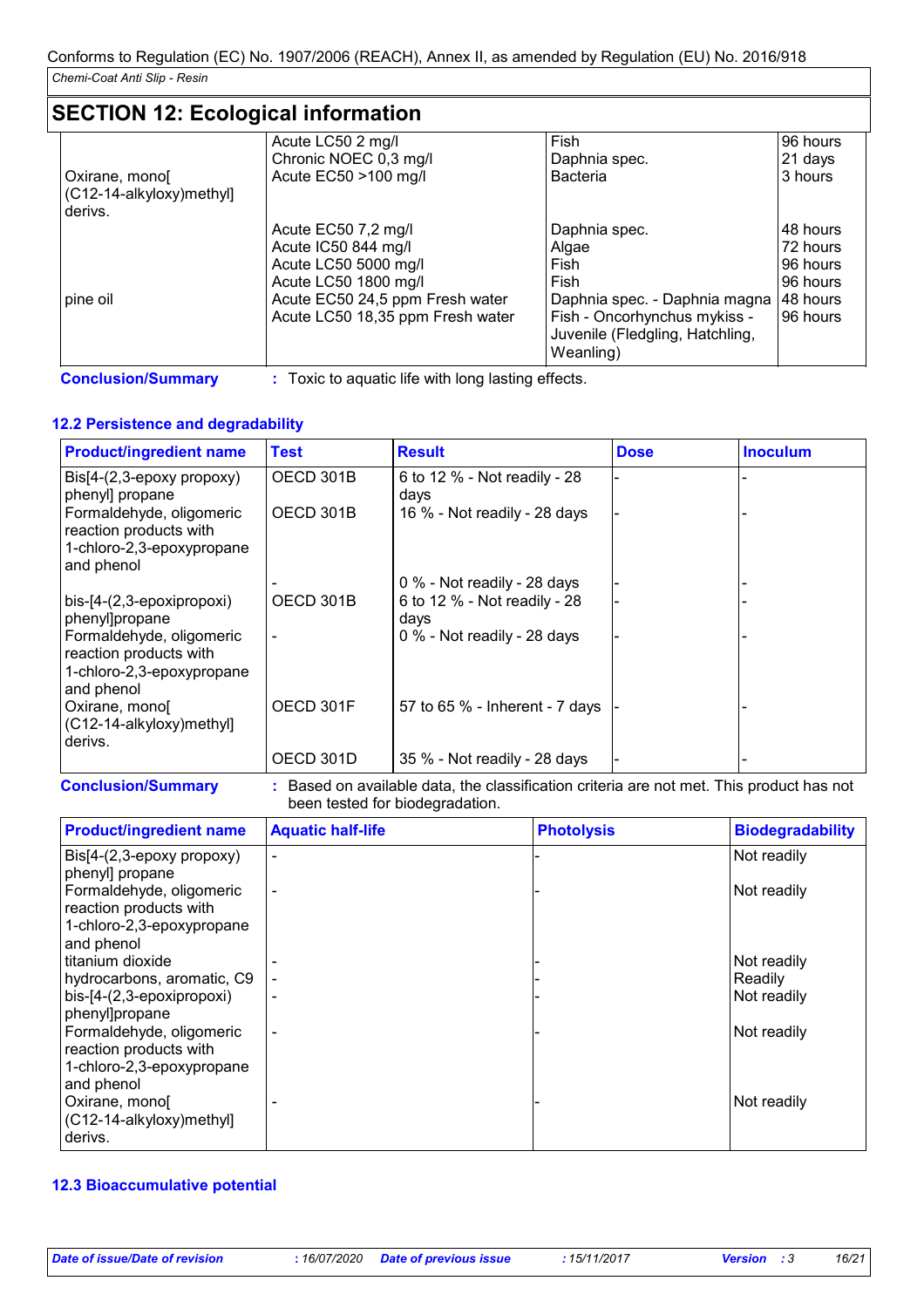### **SECTION 12: Ecological information**

| <b>Product/ingredient name</b>                                                                | LogP <sub>ow</sub> | <b>BCF</b> | <b>Potential</b> |
|-----------------------------------------------------------------------------------------------|--------------------|------------|------------------|
| $\text{Bis}[4-(2,3-\text{epoxy} \text{ property})]$<br>phenyl] propane                        | 3,84               | 3 to 31    | low              |
| Formaldehyde, oligomeric<br>reaction products with<br>1-chloro-2,3-epoxypropane<br>and phenol | 2,7                | 150        | low              |
| 1,4-bis(2,3-epoxypropoxy)<br>butane                                                           | $-0,269$           |            | low              |
| oxirane, monol<br>(C10-16-alkyloxy) methyl]<br>derivs                                         | >3                 |            | low              |
| hydrocarbons, aromatic, C9<br>bis-[4-(2,3-epoxipropoxi)<br>phenyl]propane                     | 3.7 to 4.5<br>3,84 | 10 to 2500 | high<br>low      |
| Formaldehyde, oligomeric<br>reaction products with<br>1-chloro-2,3-epoxypropane<br>and phenol | 2,7                |            | low              |
| phenol, methylstyrenated<br>Oxirane, mono<br>(C12-14-alkyloxy)methyl]<br>derivs.              | 3,627<br>3,77      | 160 to 263 | low<br>low       |

| <b>12.4 Mobility in soil</b>                            |                  |
|---------------------------------------------------------|------------------|
| <b>Soil/water partition</b><br><b>coefficient (Koc)</b> | : Not available. |
| <b>Mobility</b>                                         | : Not available. |

### **12.5 Results of PBT and vPvB assessment**

This mixture does not contain any substances that are assessed to be a PBT or a vPvB.

**12.6 Other adverse effects** : No known significant effects or critical hazards.

### **SECTION 13: Disposal considerations**

The information in this section contains generic advice and guidance.

#### **13.1 Waste treatment methods**

| <b>Product</b>                 |                                                                                                                                                                                                                                                                                                                                                                                                                                                                                                                                                      |
|--------------------------------|------------------------------------------------------------------------------------------------------------------------------------------------------------------------------------------------------------------------------------------------------------------------------------------------------------------------------------------------------------------------------------------------------------------------------------------------------------------------------------------------------------------------------------------------------|
| <b>Methods of disposal</b>     | : The generation of waste should be avoided or minimised wherever possible.<br>Disposal of this product, solutions and any by-products should at all times comply<br>with the requirements of environmental protection and waste disposal legislation<br>and any regional local authority requirements. Dispose of surplus and non-<br>recyclable products via a licensed waste disposal contractor. Waste should not be<br>disposed of untreated to the sewer unless fully compliant with the requirements of<br>all authorities with jurisdiction. |
| <b>Hazardous waste</b>         | : Yes.                                                                                                                                                                                                                                                                                                                                                                                                                                                                                                                                               |
| <b>Disposal considerations</b> | : Do not allow to enter drains or watercourses.<br>Dispose of according to all federal, state and local applicable regulations.<br>If this product is mixed with other wastes, the original waste product code may no<br>longer apply and the appropriate code should be assigned.<br>For further information, contact your local waste authority.                                                                                                                                                                                                   |

### **European waste catalogue (EWC)**

The European Waste Catalogue classification of this product, when disposed of as waste, is:

| : 16/07/2020 Date of previous issue<br>Date of issue/Date of revision<br>: 15/11/2017<br><b>Version</b> : 3 |  |  |  |  |  |  | 17/21 |
|-------------------------------------------------------------------------------------------------------------|--|--|--|--|--|--|-------|
|-------------------------------------------------------------------------------------------------------------|--|--|--|--|--|--|-------|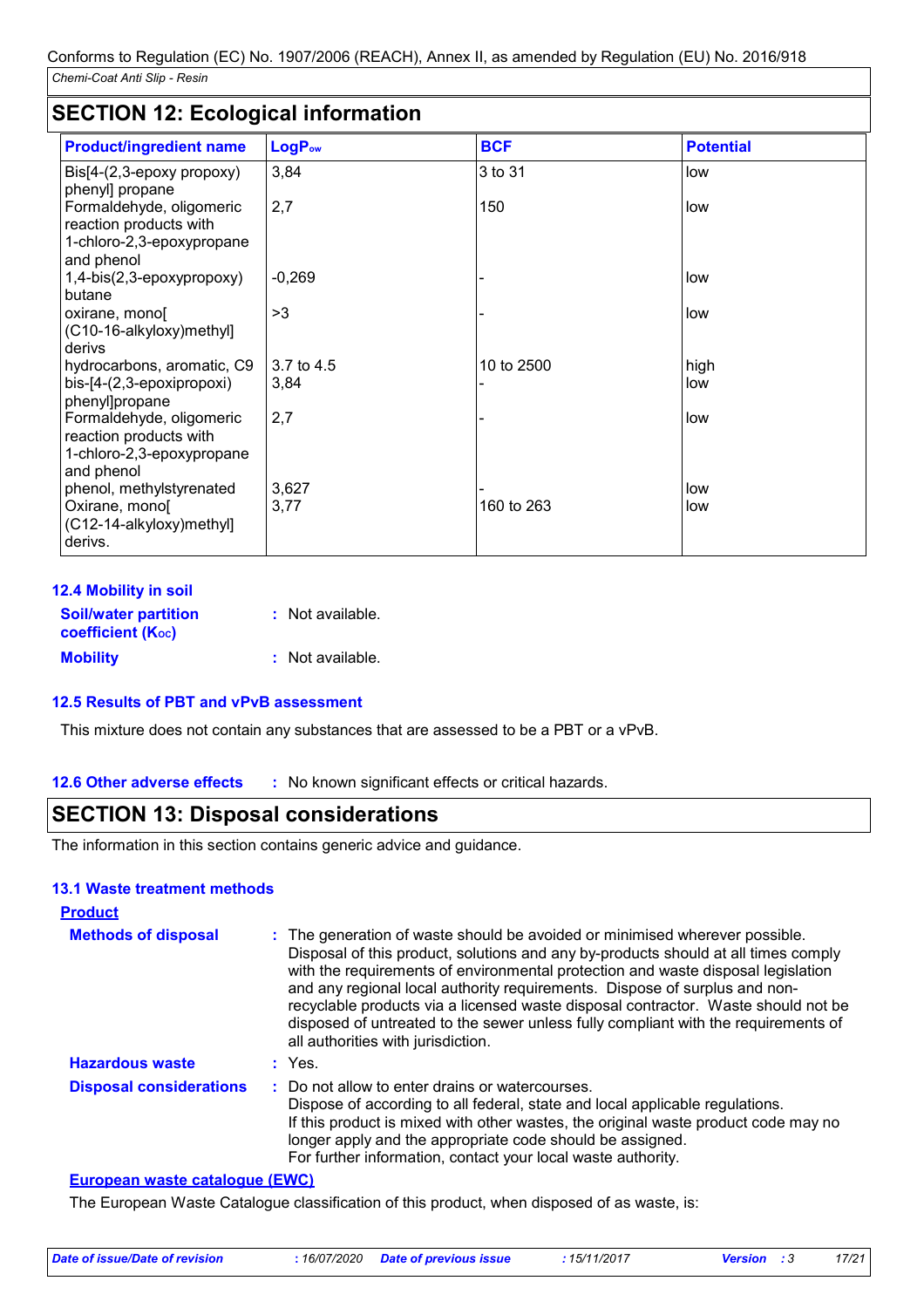### **SECTION 13: Disposal considerations**

| <b>Waste code</b>              | <b>Waste designation</b>                                                                                                                                                                                                                                                                                                                     |  |  |
|--------------------------------|----------------------------------------------------------------------------------------------------------------------------------------------------------------------------------------------------------------------------------------------------------------------------------------------------------------------------------------------|--|--|
| 08 01 11*                      | waste paint and varnish containing organic solvents or other hazardous substances                                                                                                                                                                                                                                                            |  |  |
| <b>Packaging</b>               |                                                                                                                                                                                                                                                                                                                                              |  |  |
| <b>Methods of disposal</b>     | The generation of waste should be avoided or minimised wherever possible. Waste<br>packaging should be recycled. Incineration or landfill should only be considered<br>when recycling is not feasible.                                                                                                                                       |  |  |
| <b>Disposal considerations</b> | : Using information provided in this safety data sheet, advice should be obtained from<br>the relevant waste authority on the classification of empty containers.<br>Empty containers must be scrapped or reconditioned.<br>Dispose of containers contaminated by the product in accordance with local or<br>national legal provisions.      |  |  |
| <b>Special precautions</b>     | : This material and its container must be disposed of in a safe way. Care should be<br>taken when handling emptied containers that have not been cleaned or rinsed out.<br>Empty containers or liners may retain some product residues. Avoid dispersal of<br>spilt material and runoff and contact with soil, waterways, drains and sewers. |  |  |

## **SECTION 14: Transport information**

| 14.1 UN number<br><b>UN3082</b><br><b>UN3082</b><br>14.2 UN proper<br>Environmentally<br>hazardous substance,<br>shipping name<br>liquid, n.o.s. [Bis[4-<br>(2,3-epoxy propoxy)<br>phenyl] propane<br>Formaldehyde,<br>oligomeric reaction<br>products with 1-chloro-<br>2,3-epoxypropane<br>and phenol]<br>and phenol]<br>9<br>9<br><b>14.3 Transport</b><br>hazard class(es)<br>III<br>14.4 Packing<br>III<br>group<br>Yes.<br>14.5<br>Yes.<br><b>Environmental</b><br>hazards<br><b>Additional</b><br><b>Remarks:</b><br>information<br>$(5L:)$ Exempted<br>ADR Tunnel code: (E) | <b>UN3082</b><br>Environmentally<br>hazardous substance,<br>liquid, n.o.s. [Bis[4-<br>(2,3-epoxy propoxy)<br>phenyl] propane<br>Formaldehyde,<br>oligomeric reaction<br>products with 1-chloro- | <b>UN3082</b><br>Environmentally<br>hazardous substance,<br>liquid, n.o.s. [Bis[4-<br>(2,3-epoxy propoxy)<br>phenyl] propane<br>Formaldehyde, | Environmentally<br>hazardous substance,<br>liquid, n.o.s. [Bis[4-<br>(2,3-epoxy propoxy)<br>phenyl] propane<br>Formaldehyde,                                                                                                                          |
|-------------------------------------------------------------------------------------------------------------------------------------------------------------------------------------------------------------------------------------------------------------------------------------------------------------------------------------------------------------------------------------------------------------------------------------------------------------------------------------------------------------------------------------------------------------------------------------|-------------------------------------------------------------------------------------------------------------------------------------------------------------------------------------------------|-----------------------------------------------------------------------------------------------------------------------------------------------|-------------------------------------------------------------------------------------------------------------------------------------------------------------------------------------------------------------------------------------------------------|
|                                                                                                                                                                                                                                                                                                                                                                                                                                                                                                                                                                                     |                                                                                                                                                                                                 |                                                                                                                                               |                                                                                                                                                                                                                                                       |
|                                                                                                                                                                                                                                                                                                                                                                                                                                                                                                                                                                                     | 2,3-epoxypropane<br>phenol]                                                                                                                                                                     | oligomeric reaction<br>products with 1-chloro-<br>2,3-epoxypropane and                                                                        | oligomeric reaction<br>products with 1-chloro-<br>2,3-epoxypropane<br>and phenol]                                                                                                                                                                     |
|                                                                                                                                                                                                                                                                                                                                                                                                                                                                                                                                                                                     | 9                                                                                                                                                                                               | 9                                                                                                                                             |                                                                                                                                                                                                                                                       |
|                                                                                                                                                                                                                                                                                                                                                                                                                                                                                                                                                                                     | Ш                                                                                                                                                                                               | III                                                                                                                                           |                                                                                                                                                                                                                                                       |
|                                                                                                                                                                                                                                                                                                                                                                                                                                                                                                                                                                                     | Yes.                                                                                                                                                                                            | Yes.                                                                                                                                          |                                                                                                                                                                                                                                                       |
|                                                                                                                                                                                                                                                                                                                                                                                                                                                                                                                                                                                     | <b>Emergency</b><br>$F-A + S-F$<br><b>Remarks:</b>                                                                                                                                              | schedules (EmS):<br>450L<br>Marine pollutant (P)<br>Packaging<br>$(\leq 5L: )$ Exempted<br>450L<br>Packaging<br>Kg                            | Passenger and<br><b>Cargo Aircraft</b><br>Quantity limitation:<br>instructions: 964<br><b>Cargo Aircraft Only</b><br>Quantity limitation:<br>instructions: 964<br><b>Limited Quantities -</b><br><b>Passenger Aircraft</b><br>Quantity limitation: 30 |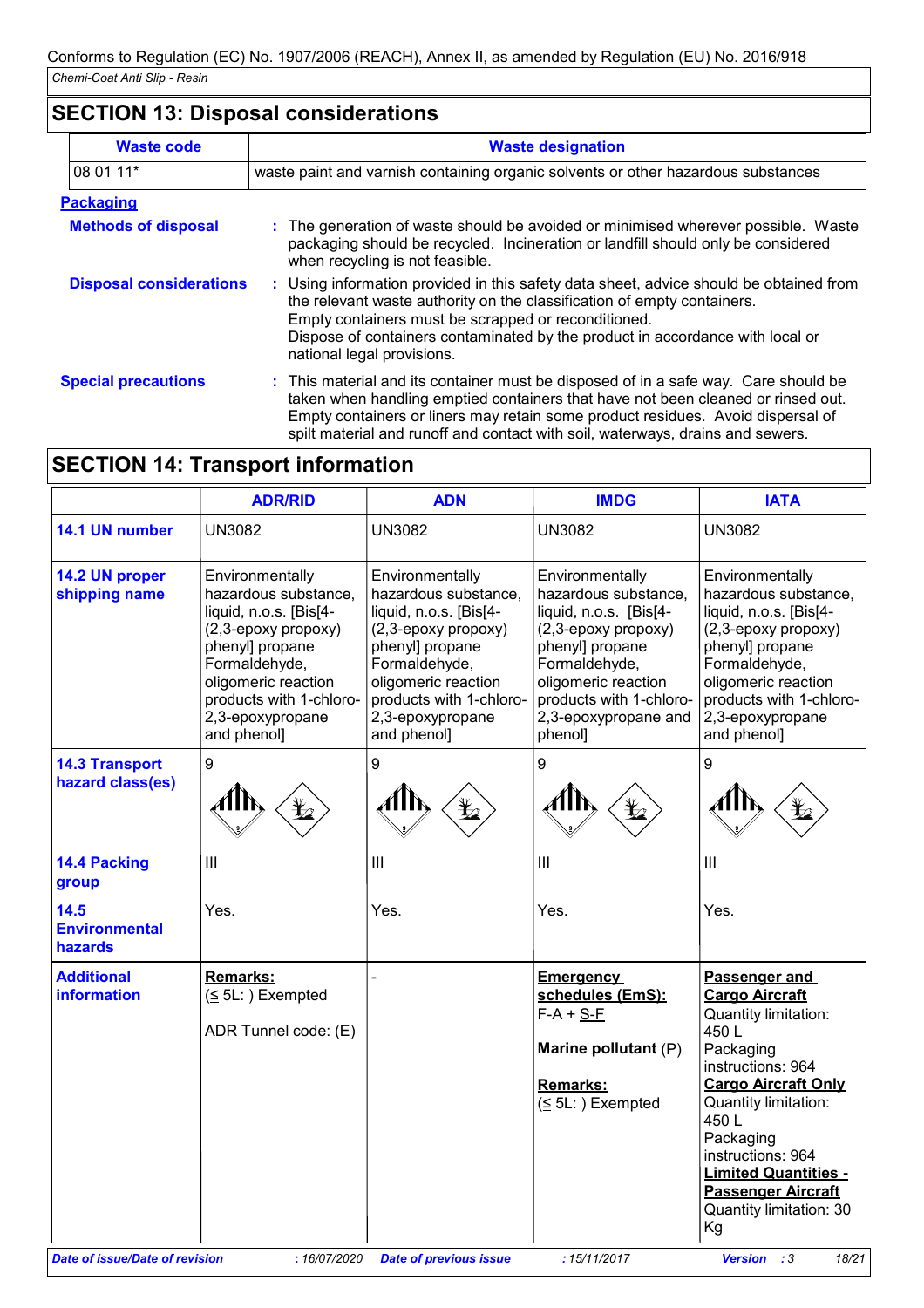| <b>SECTION 14: Transport information</b> |  |                                  |
|------------------------------------------|--|----------------------------------|
|                                          |  | Packaging<br>instructions: Y 964 |

**<sup>14.6</sup> Special precautions for : Transport within user's premises:** always transport in closed containers that are **user** upright and secure. Ensure that persons transporting the product know what to do in the event of an accident or spillage.

## **SECTION 15: Regulatory information**

|                                                                                                                                                          | 15.1 Safety, health and environmental regulations/legislation specific for the substance or mixture                                                                                       |
|----------------------------------------------------------------------------------------------------------------------------------------------------------|-------------------------------------------------------------------------------------------------------------------------------------------------------------------------------------------|
| <b>EU Regulation (EC) No. 1907/2006 (REACH)</b>                                                                                                          |                                                                                                                                                                                           |
|                                                                                                                                                          | <b>Annex XIV - List of substances subject to authorisation</b>                                                                                                                            |
| <b>Annex XIV</b>                                                                                                                                         |                                                                                                                                                                                           |
| None of the components are listed.                                                                                                                       |                                                                                                                                                                                           |
| <b>Substances of very high concern</b>                                                                                                                   |                                                                                                                                                                                           |
| None of the components are listed.                                                                                                                       |                                                                                                                                                                                           |
| <b>Annex XVII - Restrictions</b><br>on the manufacture,<br>placing on the market<br>and use of certain<br>dangerous substances,<br>mixtures and articles | : Not applicable.                                                                                                                                                                         |
| <b>Other EU regulations</b>                                                                                                                              |                                                                                                                                                                                           |
| <b>VOC</b>                                                                                                                                               | : The provisions of Directive 2004/42/EC on VOC apply to this product. Refer to the<br>product label and/or technical data sheet for further information.                                 |
| <b>VOC for Ready-for-Use</b><br><b>Mixture</b>                                                                                                           | : IIA/j. Two-pack reactive performance coatings for specific end use such as floors.<br>EU limit value for this product: 500g/l (2010.)<br>This product contains a maximum of 50 g/l VOC. |
| <b>Europe inventory</b>                                                                                                                                  | : All components are listed or exempted.                                                                                                                                                  |
| <b>Black List Chemicals</b><br>(76/464/EEC)                                                                                                              | t                                                                                                                                                                                         |

| <b>Product/ingredient name Carcinogenic</b> | <b>effects</b> | <b>Mutagenic effects</b> | <b>Developmental</b><br><b>effects</b> | <b>Fertility effects</b> |
|---------------------------------------------|----------------|--------------------------|----------------------------------------|--------------------------|
| titanium dioxide                            | Not supported  | Not supported            | Not supported                          | Not supported            |

**Ozone depleting substances (1005/2009/EU)** Not listed.

### **Prior Informed Consent (PIC) (649/2012/EU)** Not listed.

### **Seveso Directive**

This product is controlled under the Seveso Directive.

### **Danger criteria**

**Category**

E2

The information contained in this safety data sheet does not constitute the user's own assessment of workplace risks, as required by other health and safety legislation. The provisions of the national health and safety at work regulations apply to the use of this product at work.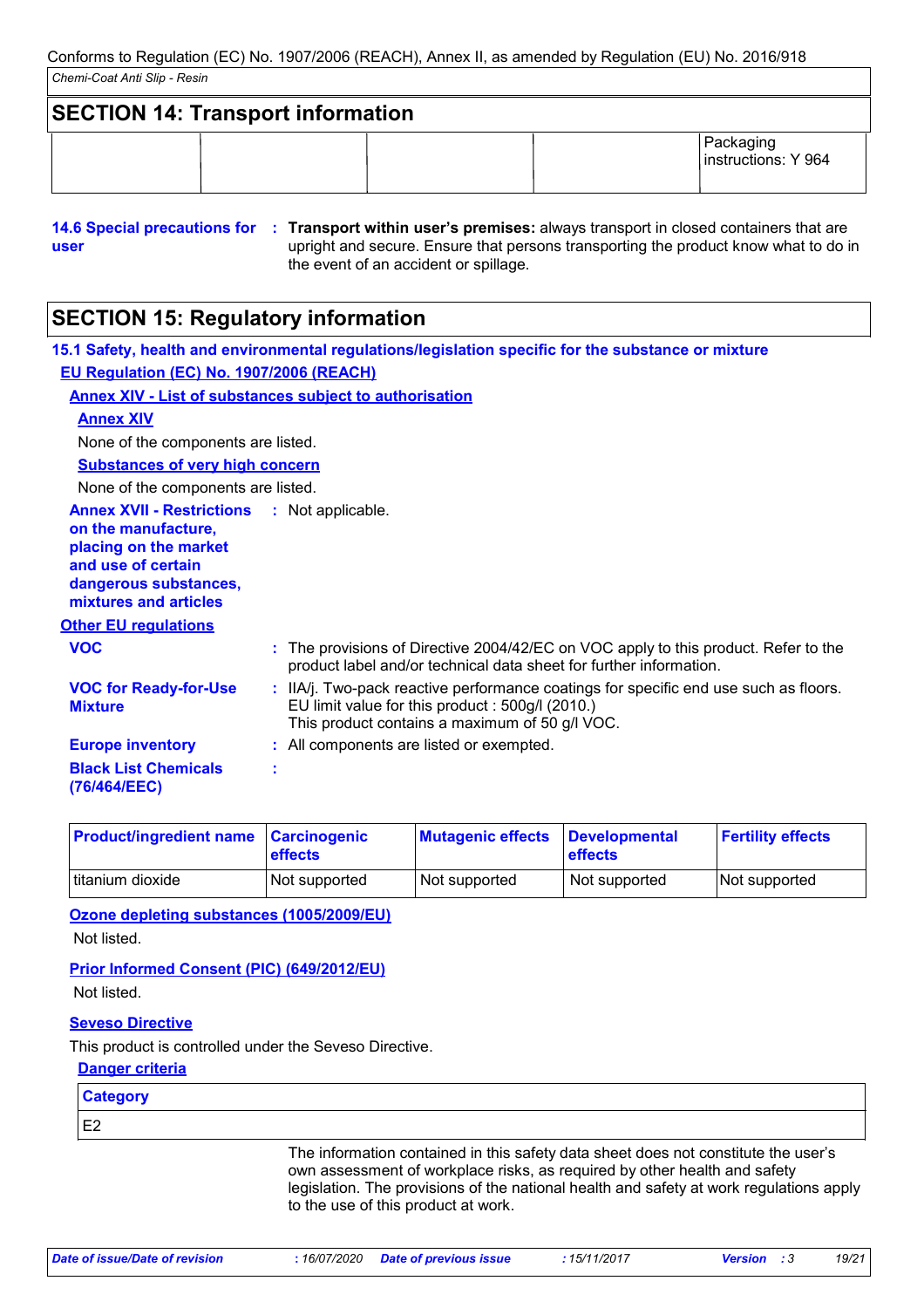|                                           | <b>SECTION 15: Regulatory information</b>                                                                                                           |
|-------------------------------------------|-----------------------------------------------------------------------------------------------------------------------------------------------------|
| <b>References</b>                         | : EH40/2005 Workplace exposure limits<br>Conforms to Regulation (EC) No. 1907/2006 (REACH), Annex II, as amended by<br>Regulation (EU) No. 2016/918 |
| <b>International regulations</b>          |                                                                                                                                                     |
|                                           | <b>Chemical Weapon Convention List Schedules I, II &amp; III Chemicals</b>                                                                          |
| Not listed.                               |                                                                                                                                                     |
| <b>Montreal Protocol</b>                  |                                                                                                                                                     |
| Not listed.                               |                                                                                                                                                     |
|                                           | <b>Stockholm Convention on Persistent Organic Pollutants</b>                                                                                        |
| Not listed.                               |                                                                                                                                                     |
|                                           |                                                                                                                                                     |
|                                           | <b>Rotterdam Convention on Prior Informed Consent (PIC)</b>                                                                                         |
| Not listed.                               |                                                                                                                                                     |
|                                           | <b>UNECE Aarhus Protocol on POPs and Heavy Metals</b>                                                                                               |
| Not listed.                               |                                                                                                                                                     |
| : 3209900<br><b>CN</b> code               |                                                                                                                                                     |
| <b>International lists</b>                |                                                                                                                                                     |
| <b>National inventory</b>                 |                                                                                                                                                     |
| <b>Australia</b>                          | : All components are listed or exempted.                                                                                                            |
| <b>Canada</b>                             | : Not determined.                                                                                                                                   |
| <b>China</b>                              | : All components are listed or exempted.                                                                                                            |
| <b>Japan</b>                              | : Japan inventory (ENCS): Not determined.<br>Japan inventory (ISHL): Not determined.                                                                |
| <b>Malaysia</b>                           | : Not determined                                                                                                                                    |
| <b>New Zealand</b>                        | : All components are listed or exempted.                                                                                                            |
| <b>Philippines</b>                        | Not determined.                                                                                                                                     |
| <b>Republic of Korea</b>                  | : Not determined.                                                                                                                                   |
| <b>Taiwan</b>                             | : All components are listed or exempted.                                                                                                            |
| <b>Turkey</b>                             | : Not determined.                                                                                                                                   |
| <b>United States</b>                      | Not determined.                                                                                                                                     |
| <b>Thailand</b>                           | : Not determined.                                                                                                                                   |
| <b>Viet Nam</b>                           | : Not determined.                                                                                                                                   |
| <b>15.2 Chemical safety</b><br>assessment | : No Chemical Safety Assessment has been carried out.                                                                                               |

## **SECTION 16: Other information**

Indicates information that has changed from previously issued version.

| <b>Abbreviations and</b><br>acronyms | $\therefore$ ATE = Acute Toxicity Estimate<br>CLP = Classification, Labelling and Packaging Regulation [Regulation (EC) No.<br>1272/2008]<br>DMEL = Derived Minimal Effect Level<br>DNEL = Derived No Effect Level<br>EUH statement = CLP-specific Hazard statement<br>PBT = Persistent, Bioaccumulative and Toxic<br><b>PNEC = Predicted No Effect Concentration</b><br><b>RRN = REACH Registration Number</b><br>vPvB = Very Persistent and Very Bioaccumulative |
|--------------------------------------|--------------------------------------------------------------------------------------------------------------------------------------------------------------------------------------------------------------------------------------------------------------------------------------------------------------------------------------------------------------------------------------------------------------------------------------------------------------------|
| <b>Contains TiO2</b>                 | : Yes                                                                                                                                                                                                                                                                                                                                                                                                                                                              |
|                                      | <u>Procedure used to derive the classification according to Regulation (EC) No. 1272/2008 [CLP/GHS]</u>                                                                                                                                                                                                                                                                                                                                                            |